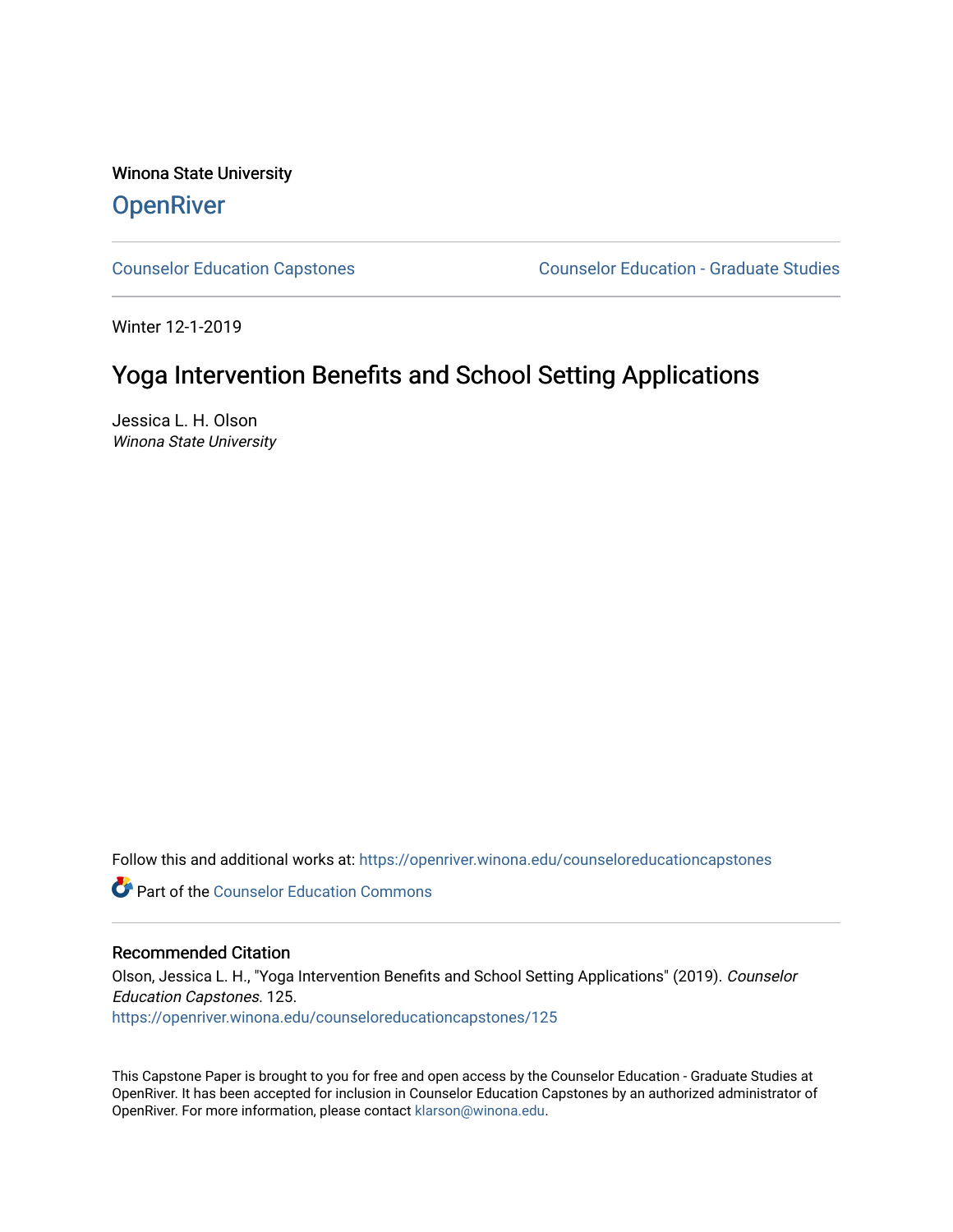Yoga Intervention Benefits and School Setting Applications

Capstone Project

Jessica L. H. Olson

Winona State University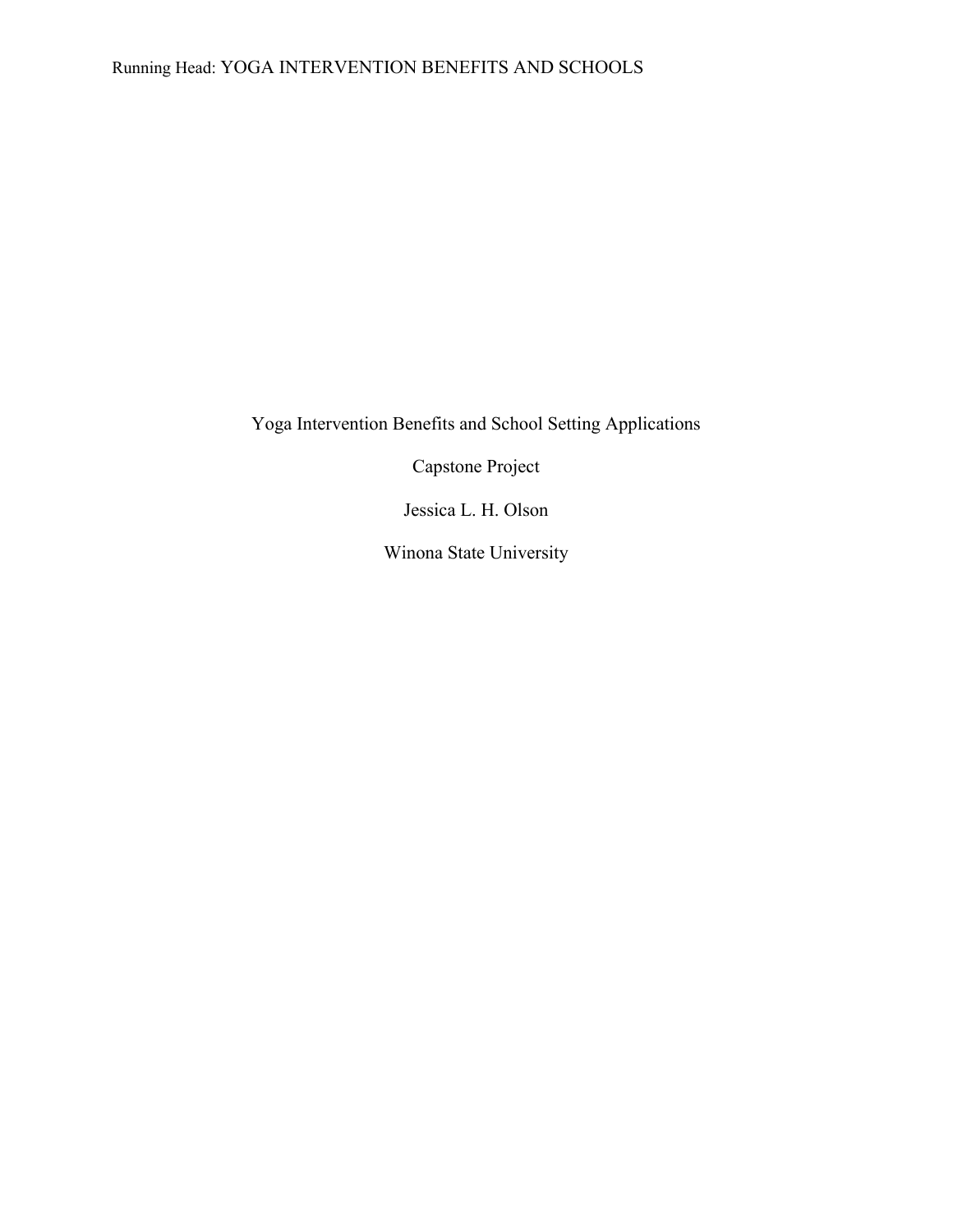Winona State University

College of Education

Counselor Education Department

CERTIFICATE OF APPROVAL

# CAPSTONE PROJECT

Yoga Intervention Benefits and School Setting Applications

This is to certify that the Capstone Project of

Jessica Olson

Has been approved by the faculty advisor and the CE 695 – Capstone Project

Course Instructor in partial fulfillment of the requirements for the

Master of Science Degree in

Counselor Education

Capstone Project Supervisor: Alaunatte Ligrand

Dawnette Cigrand, PhD

Approval Date: December 15, 2019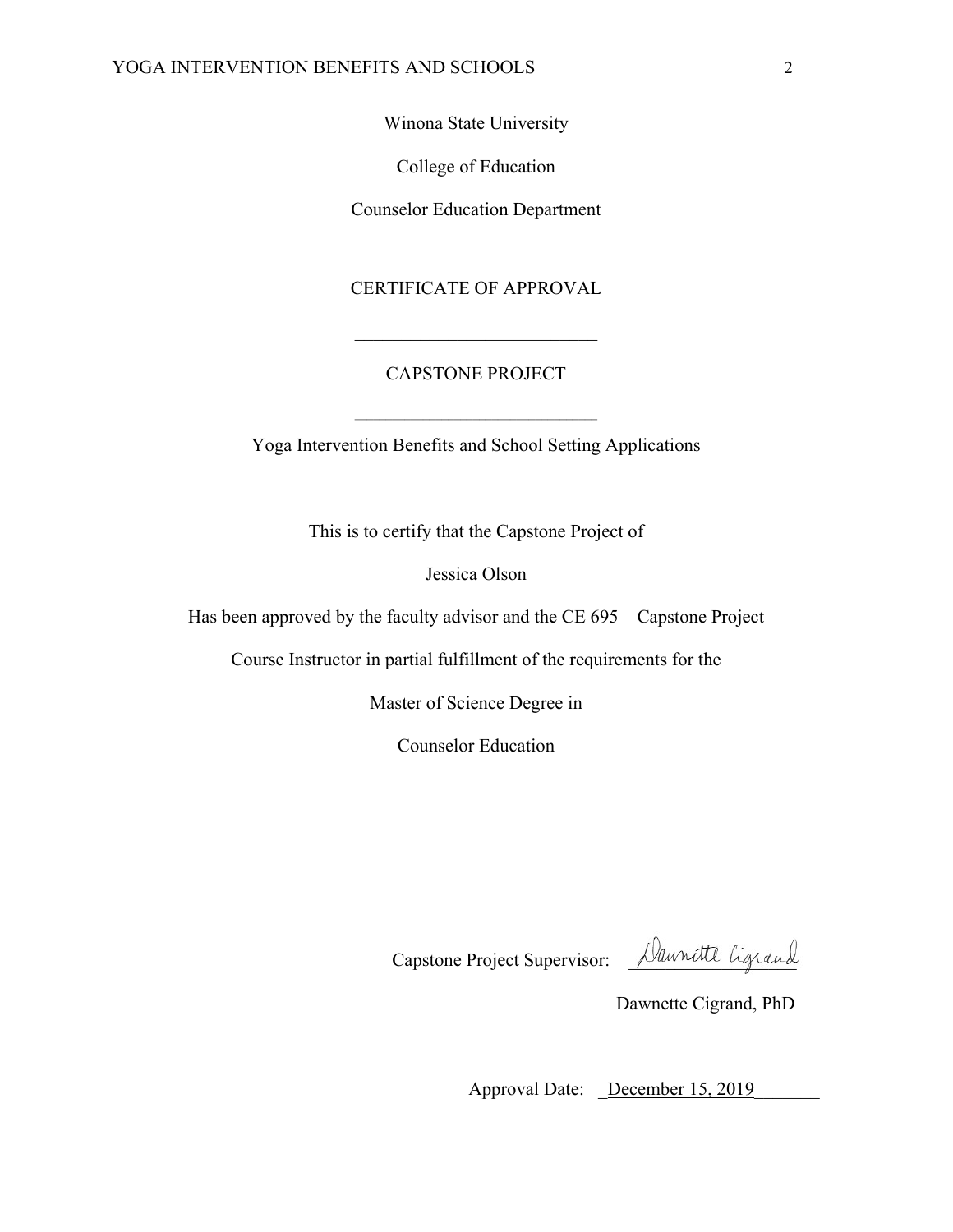#### Abstract

Early life stress is associated with a higher risk of both mental and physical health issues over the lifespan. Stress, mental, and physical conditions all interact to impact the overall wellbeing of children. Yoga is a promising tool to help with the holistic wellbeing of both children and adults. Yoga practice, including meditation and breathing exercises, has been shown to positively impact both children and adults in various facets of mental and physical health, and to decrease physiological and perceived stress. Introducing yoga early, and in a school setting, may be an impactful way to reach many children and make a long-term impact on their well-being throughout their lives. Specifically, if yoga skills are taught to children at a young age, it has the potential to be used as a coping skill throughout life, including challenges in adulthood. Various school setting applications will be discussed in this literature review, as well as needs for further research.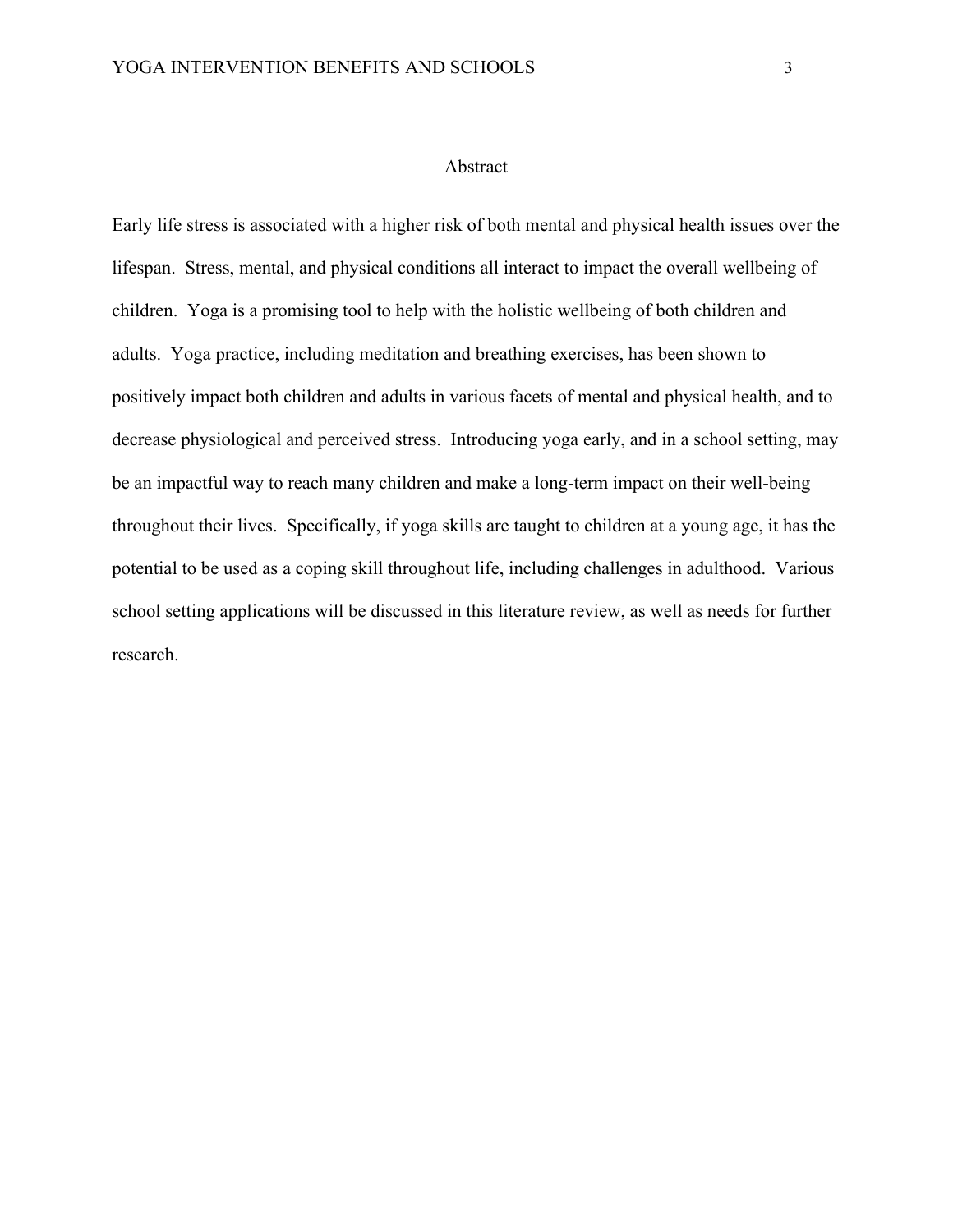# Table of Contents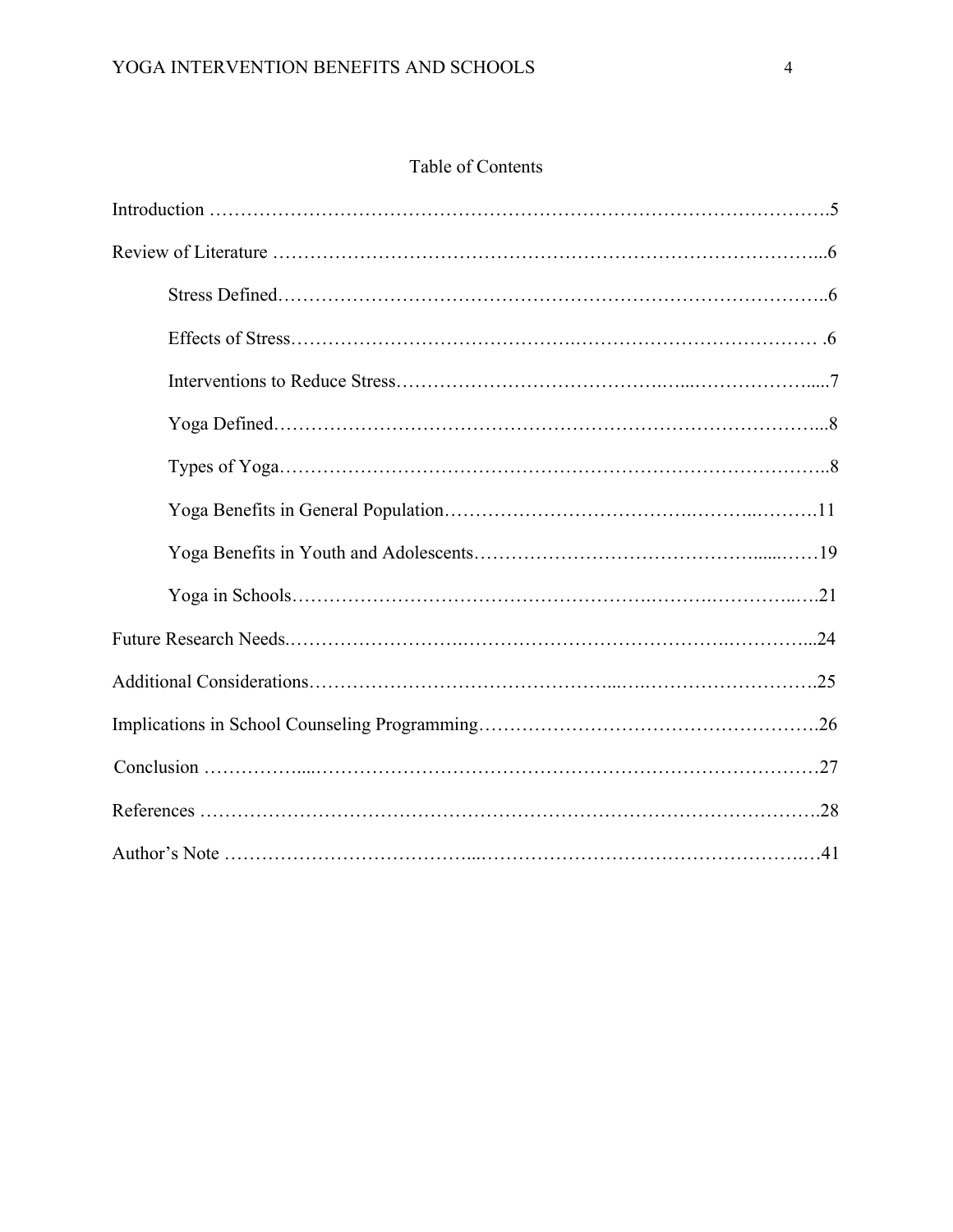## **Yoga Intervention Benefits and School Setting Applications**

Recently, higher levels of stress and anxiety than ever before are being reported, and at younger ages (Twenge, 2015). Both mental and physical health issues over the lifespan are associated with stress in early life (Danese & McEwen, 2012; Ehlert, 2013). For example, adults who report four or more adverse childhood experiences (ACES), including but not limited to emotional, physical, or sexual abuse, are 4.6 times more likely to experience a depressed mood and are 12.2 times more likely to attempt suicide when compared to adults without any major adverse experiences in childhood (Hostinar et al.).

In response to the aforementioned concerns, it is important for counselors to utilize and investigate ways to help children cope with stress. Yoga has been shown to positively impact people on many levels and may be a tool that can be used to meet the needs of students in schools. Yoga is a practice which is growing in popularity in North America in the last decade and is a mind-body intervention including gentle stretching, breath control, and meditation (Ernst, 2006). Yoga is accessible to a wide variety of people, and modifications can easily be made to increase accessibility even further. Thus, the purpose of this literature review is to analyze the overall benefits of yoga through a review of the literature for consideration regarding benefits with children. A focus of this literature review will be research on yoga interventions in a school setting in particular, and discuss the impact yoga could have in a school environment. Finally, I will discuss recommendations for implementing yoga in a school setting, and considerations for the school counselor**.** 

# **Literature Review**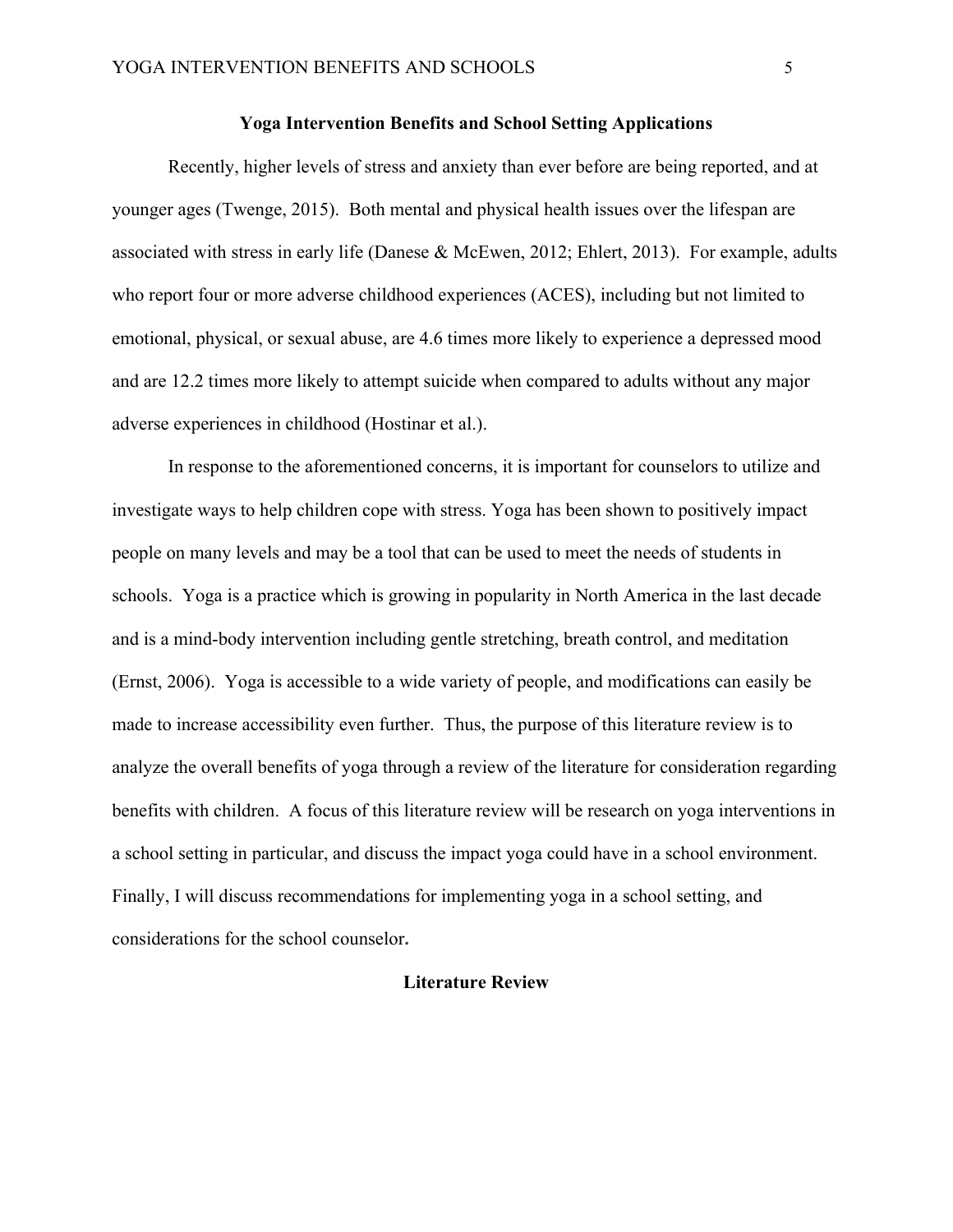#### **Stress Defined**

Stress is defined as environmental demands exceeding a person's perceived ability to cope, which results in both behavioral and physiological changes (Cohen et al., 1997, as cited in Wynn & Holloway, 2019). Different types of stress have more recently been described including acute stressors, a short traumatic experience, for example, or chronic stress, such as those associated with long-term social problems like homelessness or relationship issues (Wynn & Holloway, 2019). Stress affects physical and mental health, as well as the ability to function and maintain and can lead to unhealthy methods of coping (Bukar, Eberhardt, & Davidson, 2019).

# **Effects of Stress**

Stress is a substantial contributor to both mental and physical illness and can negatively impact psychological well-being (Schmidt, Sterlemann, & Müller, 2008; Yamawaki, Okada, Okamoto, & Liberzon, 2012). When people experience a high degree of chronic stress, they are more susceptible to serious illnesses such as depression, anxiety, Type-II diabetes mellitus, and cardiovascular disease (Schmidt et al.; Yamawaki et al.). In addition to the increased risk of depressed mood and suicide attempts as state above, adults who experienced four or more ACES are 2.2 times more likely to develop coronary heart disease, 2.4 times more likely to have a stroke, and 1.6 times more likely to develop diabetes (Felitti et al., 1998, as cited in Hostinar et al., 2018).

**Interaction of physical and mental symptoms.** Despite stress being a significant contributor to both mental and physical illnesses, most research on stress in early life has focused on mental illness or physical illness, with the exclusion of the other (Hostinar et al., 2018). According to Hostinar et al., this is surprising because often the instances of health problems associated with early-life stress have high rates of comorbidity and share common risk factors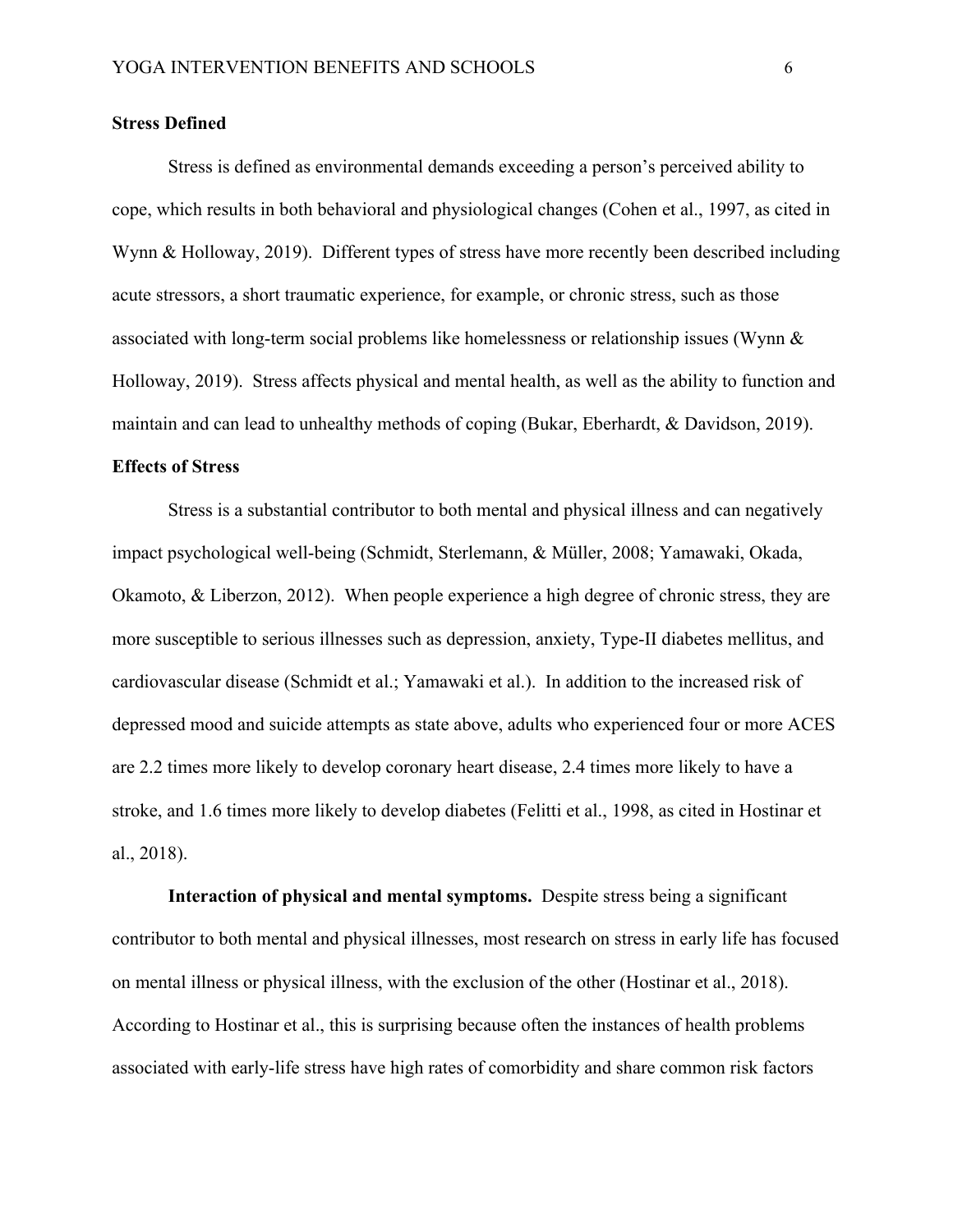and etiological pathways. In 2016, Nusslock and Miller, developed the neuroimmune network hypothesis in an attempt to integrate the separate literatures. This hypothesis proposes that many of the health issues related to early-life stress arise because "adversity potentiates bidirectional crosstalk between the neural and immune systems, engendering a positive feedback circuit that links emotional processes, low-grade inflammation, and unhealthy behaviors" (Hostinar et al., p. 142). Inflammation is an area of interest as well that has interactions with both physical and mental health. Depression and inflammation are not always coupled together, but are more likely to cluster together in those individuals with ACES such as maltreatment (Danese et al., 2008; G. E. Miller & Cole, 2012).

# **Interventions to Reduce Stress**

In an effort to reduce stress, at both the childhood and adult ages, many interventions have been researched. Both physical and mental interventions have had success in reducing stress. One research study found that physical activity interventions have a medium-term (3-12 months) anti-depressant effect on the body, as it is believed that improved physical fitness can reduce psycho-social stress responses (Krogh, Speyer, Gluud, & Nordentoft, 2015). Another study found mindfulness, specifically Mindfulness Based Stress Reduction (MBSR) to be superior to placebos in reducing anxiety (Goyal et al., 2014). Yoga is an interesting intervention to assess in that it is a form of both physical and mental exercise and incorporates techniques from both interventions.

#### **Yoga Defined**

Yoga is both a philosophy and a way of living, with origins in Hindu spiritual traditions from India (Zoogman, Goldberg, Vousoura, Diamond, & Miller, 2019). Yoga, commonly known as a mind/body-approach, is a traditional practice which unites the mind, body, and spirit using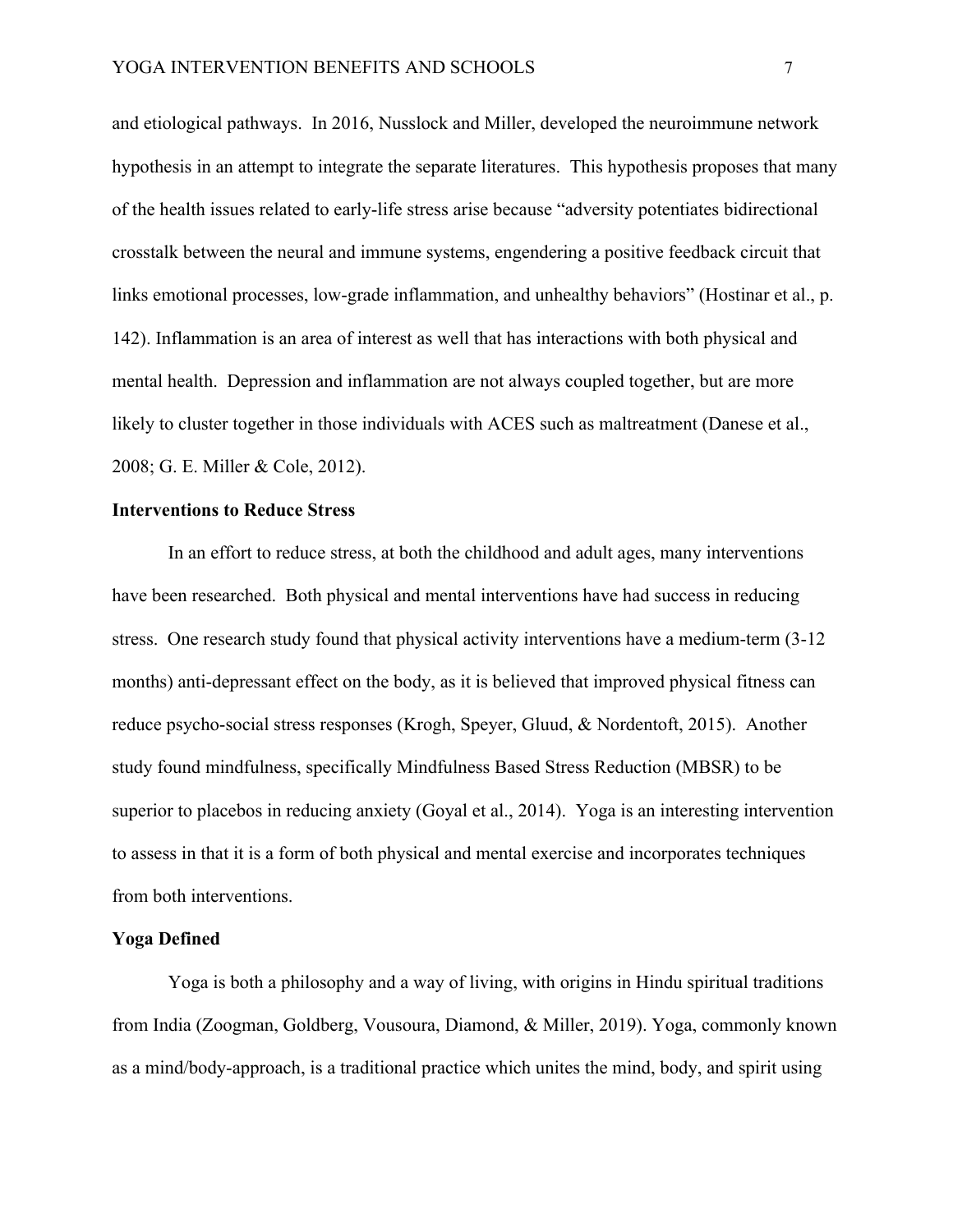various techniques, including physical poses, breath work, meditation, and chanting (Cramer, Lauche, Langhorst, & Dobos, 2013). Asanas are physical poses or postures that a person may hold for a number of breaths (Nguyen-Feng, et al., 2019). Breath work includes a variety of techniques in which practitioners can manipulate or notice their breath, increasing the rate or rhythm, or slowing the breath (Nguyen-Feng et al., 2019). Meditation practices vary, but include observing one's thoughts, and may be accompanied by chanting or physical movements (Nguyen-Feng et al., 2019).

## **Types of Yoga**

There are a variety of types of yoga, and they vary in the techniques they use. Most types of Western yoga are derived from or are under the umbrella of hatha yoga. Hatha yoga includes physical postures, breathing practices, and meditation (Iyengar, 1966, as cited in Zoogman et al., 2019). Types of yoga influenced by hatha yoga are: Anusara Yoga, Ashtanga Vinyasa Yoga, Bikram Yoga, Integral Yoga, Iyengar Yoga, Jivamukti Yoga, Kundalini Yoga, Kripalu Yoga, Kriya Yoga, Sivananda Yoga and Viniyoga. It is important to note which type(s) would be most beneficial for each issue of the population and the age level, and which might best fit a school setting. Several types of yoga that may be applicable to a school setting include Yin Yoga, Yoga Nidra, Vinyasa Flow, and Trauma Informed Yoga.

**Vinyasa Yoga.** Vinyasa yoga stems from hatha yoga, but can be more rigorous, and emphasizes the combination of specific poses with breathing (Lutz, 2019). Vinyasa yoga often follows one breath with one movement, inhaling as one reaches one direction, and exhaling as one moves back.

**Yin Yoga.** Another form of yoga derived from hatha yoga is yin yoga. Yin yoga is a calmer, more meditative form of yoga which uses seated and lying postures that are held for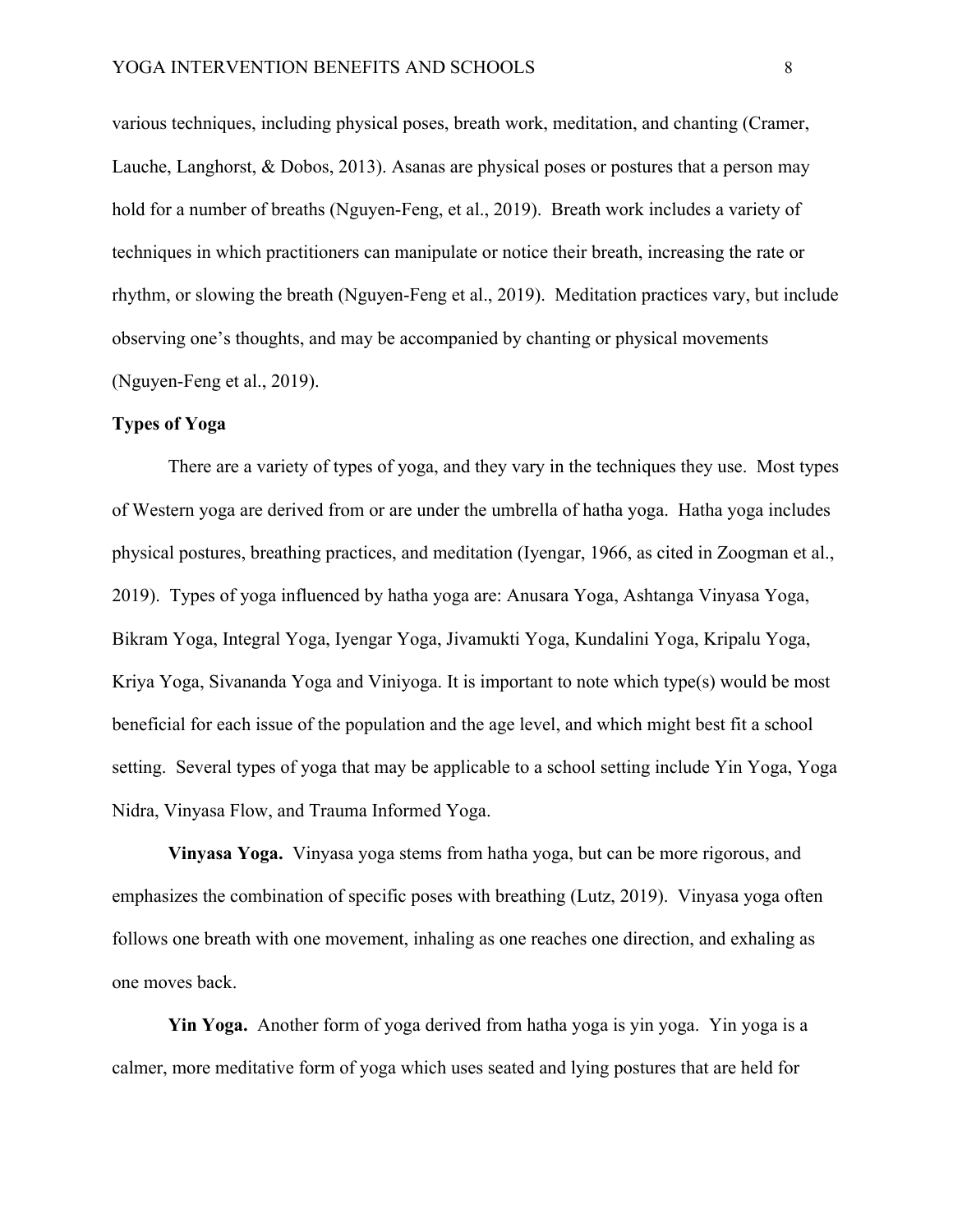three to five minutes, while maintaining deep breathing (Grilley, 2002). Yin yoga can be a tool for relaxation and coping with stress because of its focus on calmness and mindfulness, which can improve psychological health (Hylander, Johansson, Daukantaite, Ruggeri, 2017).

**Yoga nidra.** According to Anderson, Mammen, Paul, Pletch, and Pulia (2017), yoga nidra is a relaxation and meditation technique designed to introduce and develop physical, emotional, and mental relaxation. The definition of yoga nidra has become confusing and diluted, making testing and comparison difficult (Parker, Bharati, & Fernandez, 2013). According to Parker et al., the current definition has become more closely linked to relaxation, while the traditional practice was based on literature and accounts for empirically measurable, physiological markers that distinguish it from other states of relaxation. Brain function measured in physiological studies, particularly measuring electroencephalography (EEG) and positron emission tomography (PET) may support an assertion by Swami Rama of the Himalayas; "all of the body is in the mind, but all of the mind is not in the body" (Rama, 2002, p.58, as cited in Parker et al.). Parker et al. propose using a definition from Bharati using four levels of yoga nidra practice, which would provide a measurable physiological hypothesis for investigation. Yoga-nidra, yoga sleep, is a state in which an individual displays symptoms of deep, non-REM sleep, including delta brain waves, while simultaneously remaining fully conscious (Parker et al.). According to Parker et al., what is commonly now thought of as yoga nidra, including guided imagery and relaxation, is one of the precursor stages to traditional yoga nidra. Results of literature related to yoga nidra are inconclusive, and some current studies are inconsistent with past studies (Parker et al.). Parker et al. recommend that research needs to be completed using the same measurements and techniques for yoga nidra to determine its actual effect on the body.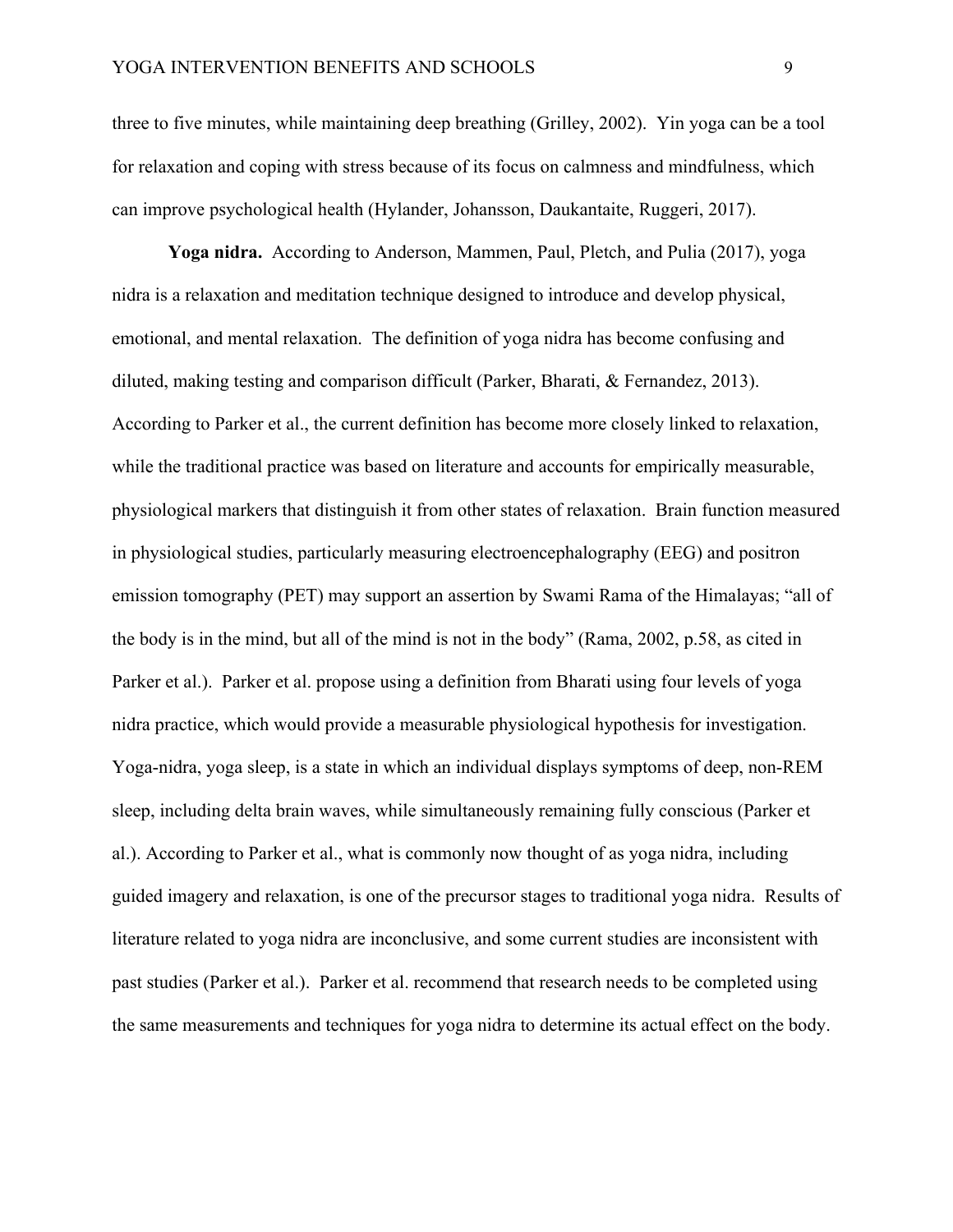**Trauma-informed.** Trauma-informed yoga (TIY) is yoga that is adapted to meet the needs of individuals working to overcome trauma and may alleviate some symptoms by creating a safe space for practitioners to learn how to respond, rather than react, to symptoms and circumstances (Justice, Brems, & Ehlers, 2018). TIY is not a type of yoga specifically, but is a method to teach a yoga practice. Trauma-informed yoga practices include making the environment feel safe for those who may have experienced trauma, being mindful of physical touch and adjustments, and noticing environmental needs such as leaving the door open. Instructors speak in an inviting manner by employing phrases such as "I invite you to close your eyes" rather than "close your eyes." This way of instruction helps individuals suffering from a traumatic event to feel that closing one's eyes is a suggestion rather than something imposed upon them. Additionally, instructors may take a modified pose to make a difficult posture feel less intimidating for participants. These strategies are then utilized while practicing the various forms of yoga, such as yin yoga or vinyasa yoga. According to findings from Justice et al., TIY instructors need to emphasize beneficial practices such as diaphragmatic breath and restorative postures, consider sequences that overly engage the sympathetic nervous system, adapt to limitations and challenges for teaching in unconventional settings (i.e. prisons, VA hospitals, schools), and provide specialized training and preparation (i.e. TIY certifications, adaptations for student needs).

#### **Yoga Benefits in General Population**

There are many promising benefits to yoga that have been found in the following research pertaining to adult populations. There are many more research studies about yoga interventions and benefits when looking at adult populations. While some benefits in children have been studied, it is important to look at the benefits in adult populations as they may also be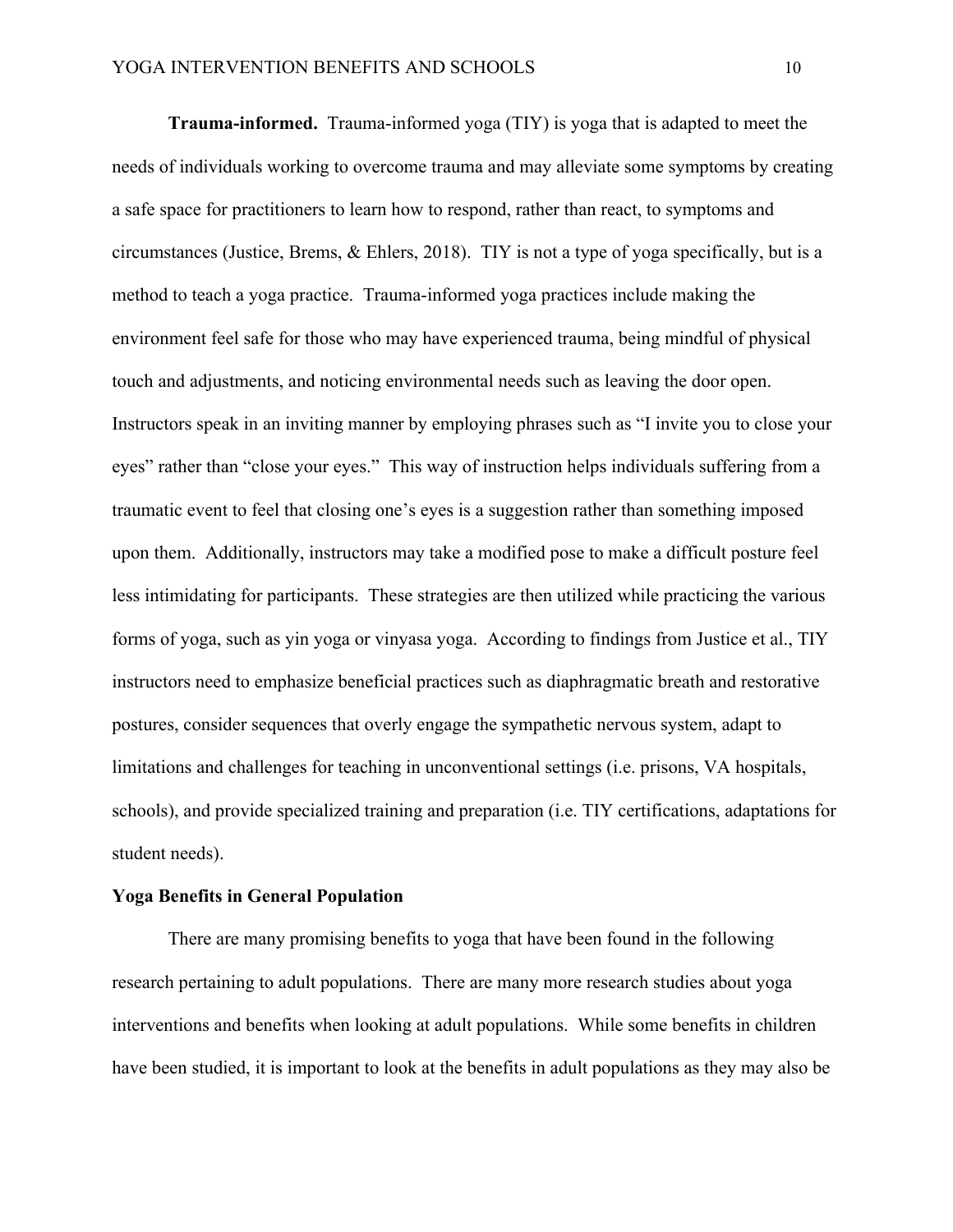generalizable to children. One of the main differences is the method of delivery for the yoga practice, as children need shorter periods of yoga, meditation, and breathwork to keep them engaged. According to Ferreira-Vorkapic, Feitoza, Marchioro, Simoes, Kozasa, and Telles (2015), yoga techniques require attention control, an executive function that is not fully developed in children and adolescents. Children's capacity to exercise attentional control increases as the frontal lobe develops, but their ability is much poorer than in adults (Ferreira-Vorkapic, et al.). Yoga has been found to improve attention in both adults and children, so yoga practices should be adapted to fit a child's attention level so they can benefit from the positive effects (Ferreira-Vorkapic, et al.). It will be important to expand this work in future research.

**Physical Health Benefits of Yoga.** Many benefits to physical health markers have been shown as a result of a yoga intervention or practice. These improvements include lower physiological and psychological risk factors associated with non-communicable diseases (NCD) such as heart disease and cancer (Daukantaitė, Tellhed, Maddux, Svensson, & Melander, 2018). Yin yoga, for example, may lower levels of perceived stress and anxiety, which in turn lowers risk factors for NCDs (Daukantaitė et al.). Yoga practice can decrease fatigue and cancer-related distress, and improve overall sleep quality and energy (Bower, Woolery, Sternlieb, & Garet, 2005). One study found that a five-week Yin yoga-based intervention had positive healthy effects, particularly with decreasing levels of vasoactive peptide adrenomedullin (ADM), a biomarker associated with NCD and premature mortality (Daukantaitė et al.). ADM is secreted from many organs and mediates vasodilation, angiogenesis, and growth modulation, and thus exerts both growth-promoting and growth inhibitory effects on cells (Kitamura, Kangawa, Kawamoto, Ichiki, Nakamura, Matsuo, et al., 1993; Iimuro, Shindo, Moriyama, Amaki, Niu, Takeda, et al., 2004; Hinson, Kapas, & Smith, 2000). Greater reductions of ADM levels, anxiety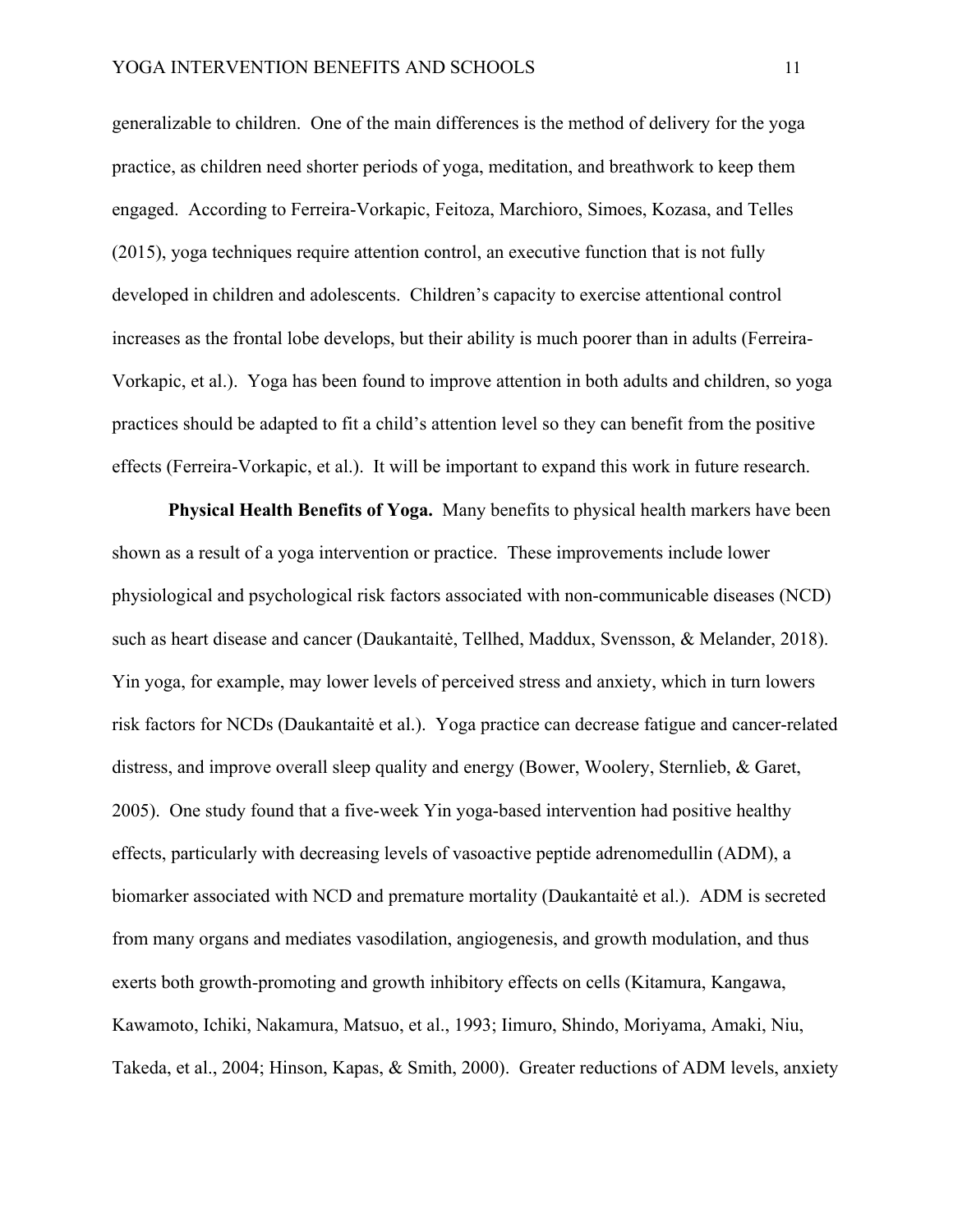and sleep problems were found in intervention groups when compared to the control group (Daukantaitė et al.). High levels of ADM are strongly associated with the development of serious NCDs and premature mortality in the general population, as well as with short-term mortality in acutely ill patients (Belting, Almgren, Majer, Hedblad, Struck, Wang et al., 2012; Melander, Newton-Cheh, Almgren, Hedblad, Berglund, Engstrom, et al.).

Physiologically, anxiety can be viewed as an overactivation of the hypothalamicpituitary-adrenal (HPA) axis and the sympathetic nervous system (SNS; Faravelli et al., 2012; Hoehn-Sacric & McLeod, 1998; as cited in Zoogman et al., 2019). When these systems are activated, they release cortisol and catecholamine neurotransmitters, specifically dopamine, epinephrine, and norepinephrine (Takahashi, Ikeda, Ishikawa,Kitamura, Tsukasaki, Nakama, & Kameda, 2005). This is what activates the "fight or flight" response, including increased heart rate and blood pressure, and faster, shallower breathing (Reimold et al., 2011). Yoga may help shift from the activated SNS and HPA axis to the parasympathetic nervous system (PNS), and it also may help prevent it from being activated in the first place (Kiecolt-Glaser et al., 2010). Yoga has been shown to decrease cortisol levels (Vadiraja et al., 2009; West, Otte, Geher, Johnson, & Mohr, 2004) and also to decrease many outcomes of HPA and SNS activation such as blood pressure (Innes, Bourguignon, & Taylor, 2005) and heart rate (Satyapriya, Nagendra, Nagarathna, & Padmalatha, 2009). It is possible that the slow movements and deep and steady breathing contribute to this relaxation response (Benson, Beary, & Carol, 1974).

With regular practice, yogic breathing relaxation techniques can help participants alleviate stress-related medical conditions associated with substance abuse such as irritable bowel syndrome (Knight, Locke, Zinsmeister, Schleck, & Talley, 2015), asthma (Gibson, 2016), and, especially for females, cardiometabolic diseases like hypertension (Vidot, Arheart, Prado,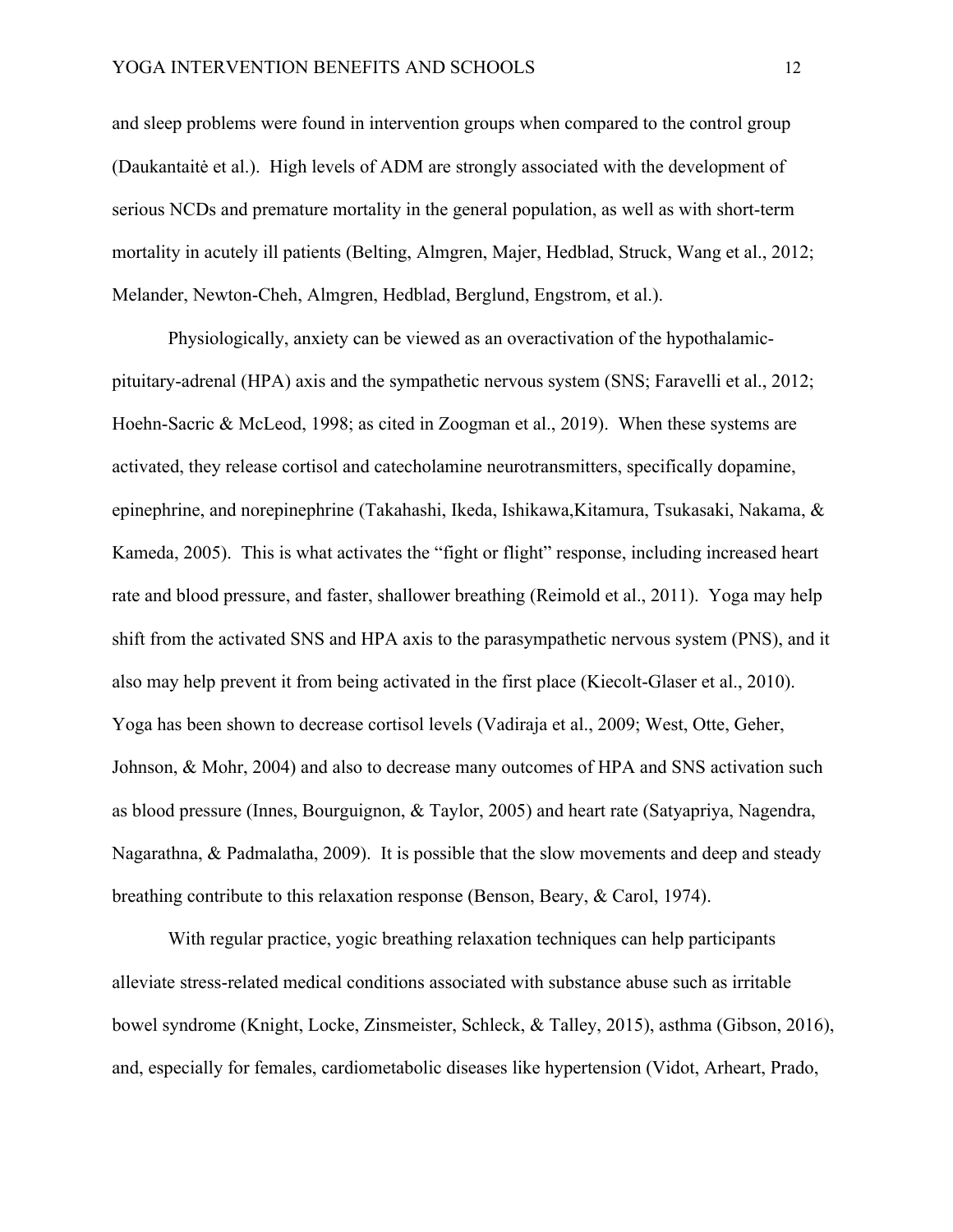Bandstra, & Messiah, 2013). Overall, yoga, including breathing practices, has been shown to help alleviate symptoms associated with a wide variety of physical illnesses, and also is associated with better physical health markers.

**Mental Health Benefits of Yoga.** There are several benefits of yoga for mental health, including the ability to self-regulate attention, memory and emotion. In addition, yoga has also improved individuals' healing from stressful or traumatic events. Yoga has been a promising treatment option for depression, anxiety and substance use disorder. It is also important to note that there is overlap between the observed benefits of yoga over the mental and physical health areas, with sleep, for example. A discussion of each of these benefits is described in subsequent paragraphs*.* 

*Emotion Regulation.* Monitoring and adjusting emotional responses to stimuli in the environment is called emotion regulation, and it is controlled by the autonomic nervous system, or ANS (Thayer & Lane, 2000). Greater emotion regulation aids in responding to a threatening or potentially stressful situation (Yamawaki et al., 2012). The parasympathetic nervous system (PNS) moderates and inhibits emotional responses, which down-regulates the activity of the SNS, and can change interactions between brain regions during situations requiring emotion regulation (Lane, McRae, Reiman, Chen, Ahern, & Thayer, 2009; Thayer, Ahs, Fredrikson, Sollers, & Wager, 2012). Heart rate variability (HRV) is influenced by a group of brain areas that regulate the activity of the heart through the vagus nerve and is a biomarker for emotion regulation (Thayer et al.). One study compared effects on HRV and fMRI of emotion regulation using a cross-sectional sample of yoga practitioners (YP) and physically active individuals not practicing yoga, recreational athletes (RA) (Wadden, Snow, Sande, Slawson, Waller, & Boyd, 2018). The goal was to determine whether YP participants' patterns of brain activation differed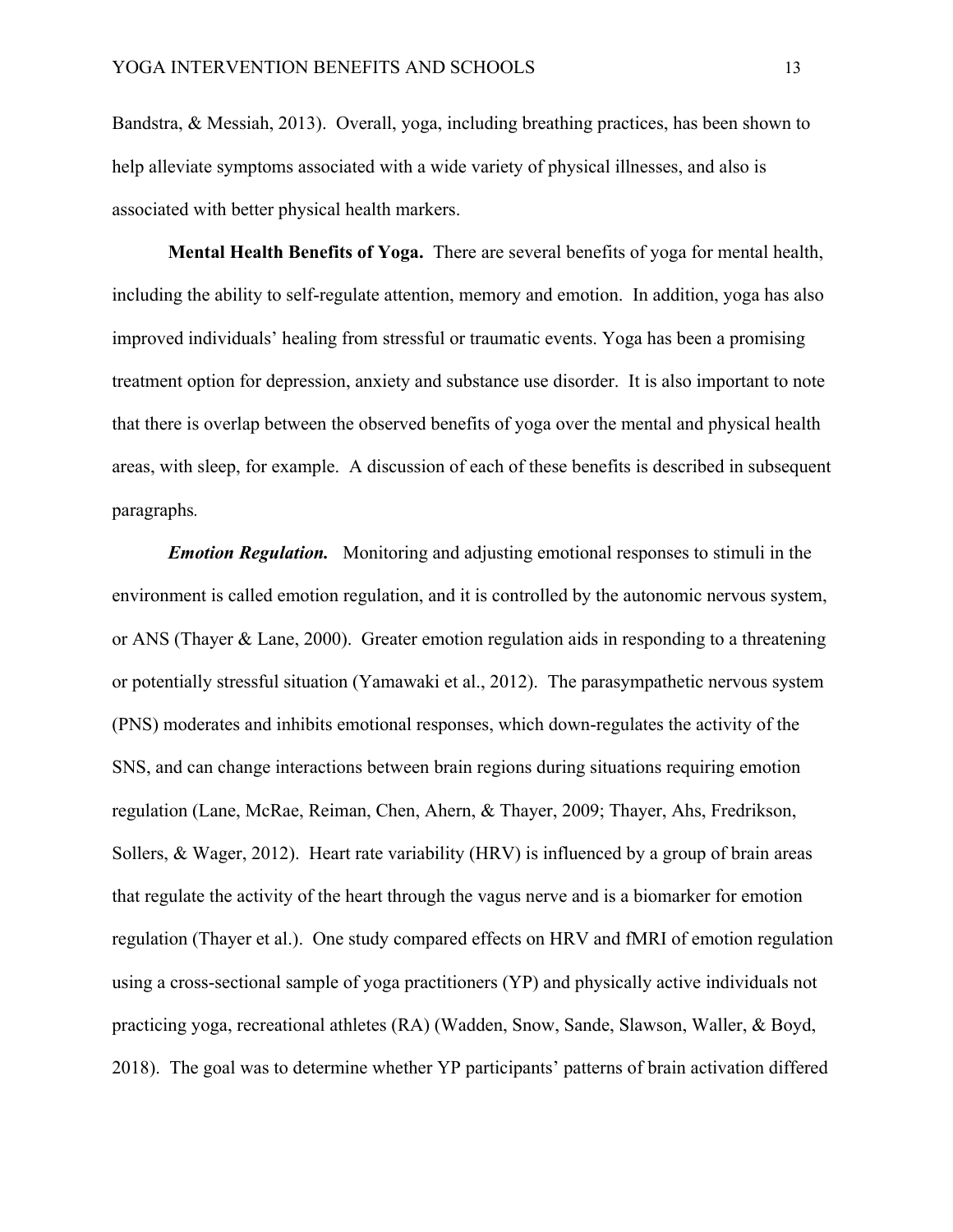from those of RA participants, when viewing emotionally arousing stimuli (Wadden et al.). Differences in brain activity patterns were found between groups during the emotion regulation video clips (Wadden et al.). The brain activity of YP's brain activation resembled that of expert meditators during emotional situations (Lutz, Brefczynski-Lewis, Johnstone, & Davidson, 2008; Taylor, Grant, Daneault, Scavone, Breton, Roffe-Vidal, Courtemanche, Lavarenne, & Beauregard, 2011). This evidence shows that yoga has an impact on brain activation.

*Trauma.* Yoga has been recently adapted into a trauma-informed practice (Nguyen-Feng, Clark, & Butler, 2019). According to Clark, Nguyn-Feng, and Butler (2019), the review of 12 empirical studies did not find strong evidence that yoga is an effective intervention for PTSD, depression, and anxiety symptoms following a traumatic life experience. There was a wide range of effect sizes, but researchers found that there was a high risk of bias and that further research is needed (Clark, Nguyn-Feng, & Butler, 2019) to make this determination.

*Anxiety and Depression.* Anxiety is a common condition that can be debilitating and can become chronic if left untreated (Zoogman et al., 2019). According to Zoogman's meta analysis, yoga practice had a large statistically significant effect on anxiety symptoms. The meta-analysis covered a wide range of participants, although few studies included a population that met diagnostic criteria for an anxiety disorder (Zoogman et al.). Zoogman et al.'s meta-analysis focused on anxiety symptoms in the general population instead of individuals with a diagnosed anxiety disorder, so it was not a major limitation. The other significant consideration across studies is that the largest effects, approximately twice the magnitude, were found in studies conducted in India (Zoogman et al.). They provide many possible reasons for this, which is discussed later in the cultural considerations portion of this paper.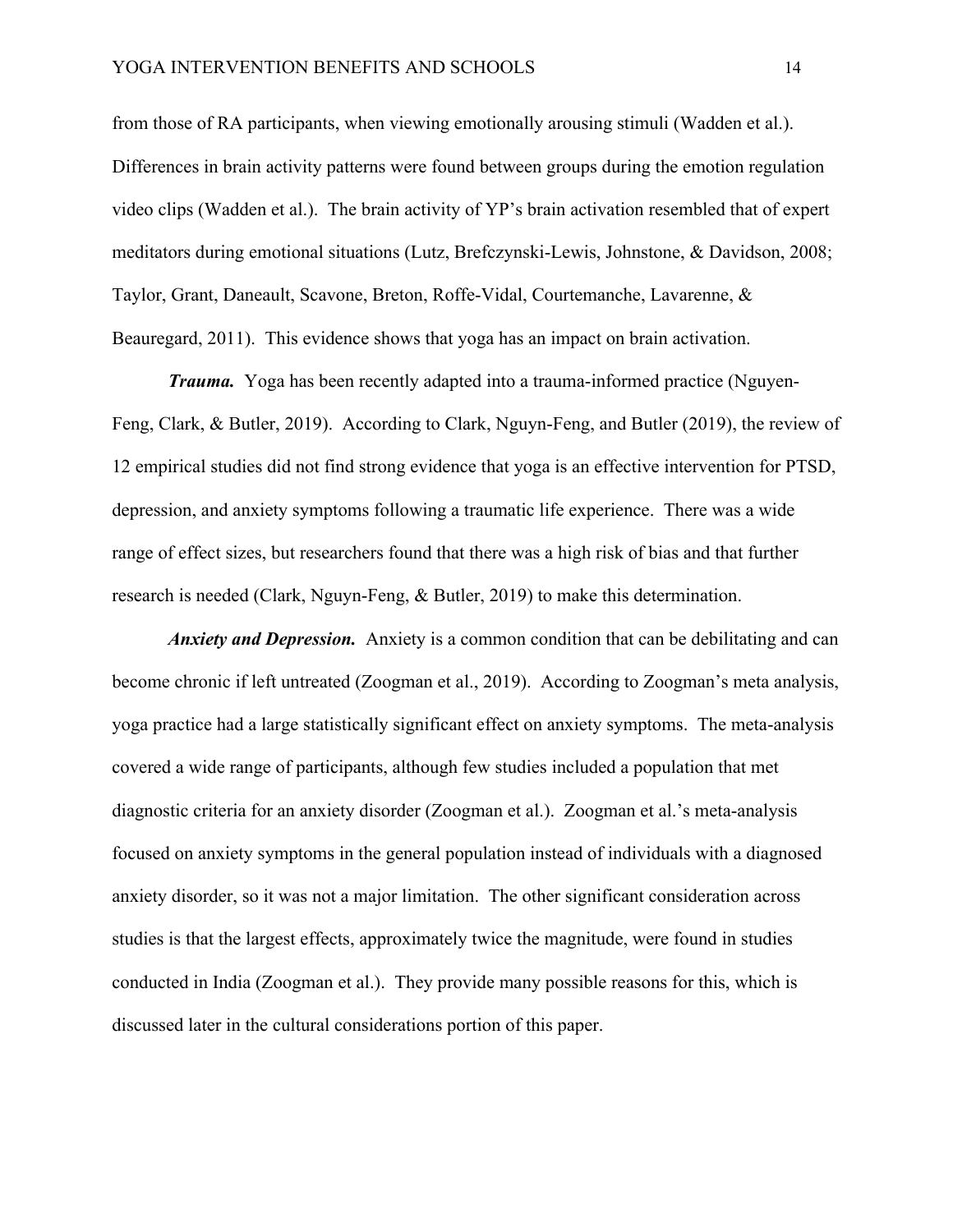In one Evidence-based practice (EBP) project conducted by Bukar, Eberhardt, and Davidson (2019), patients who participated in a yoga and meditation class reported improvement in anxiety symptoms after their first class. They also found reported sustainability after the first class versus the second class (Bukar et al.). Bukar et al. aimed to analyze the sustainability of a yoga intervention and also the utilization of yoga and meditation as new coping skills. There was a significant increase in the utilization of both yoga and meditation at discharge prior to admission in an inpatient setting (Bukar et al.).

In addition, yoga includes spiritual components which may relate to how yoga helps with anxiety (Zoogman, Goldberg, Vousoura, Diamond, and Miller, 2019). According to Zoogman et al., these concepts are impermanence and egolessness. Impermanence refers to the notion that change is a key aspect of life and is inevitable (Zoogman et al.). Change is always happening, whether it be within us or around us (Zoogman et al.). Impermanence relates to decreasing suffering (Zoogman et al.), which in turn may relate to decreasing a person's anxiety symptoms. According to Zoogman et al., the "gurus" recommend meditation on accepting the reality of impermanence, on how change is a fundamental part of life.

Egolessness is teaching lack of self (Zoogman et al., 2019). Yoga teaches that a person is more than their individual body, thoughts, feelings, sensations or history; they are a part of a larger creation, energy body or true self (Zoogman et al.). Yoga and meditation can be a process of discovery to understand through experience that we are not individual selves, but part of a universal connected self (Zoogman et al.). One reason that egolessness could reduce anxiety is that worry about how others perceive ones' self is taken away, since everyone is part of a larger being. Another reason could be that pressure is taken away to find one's self, and the importance of the self alone is diminished.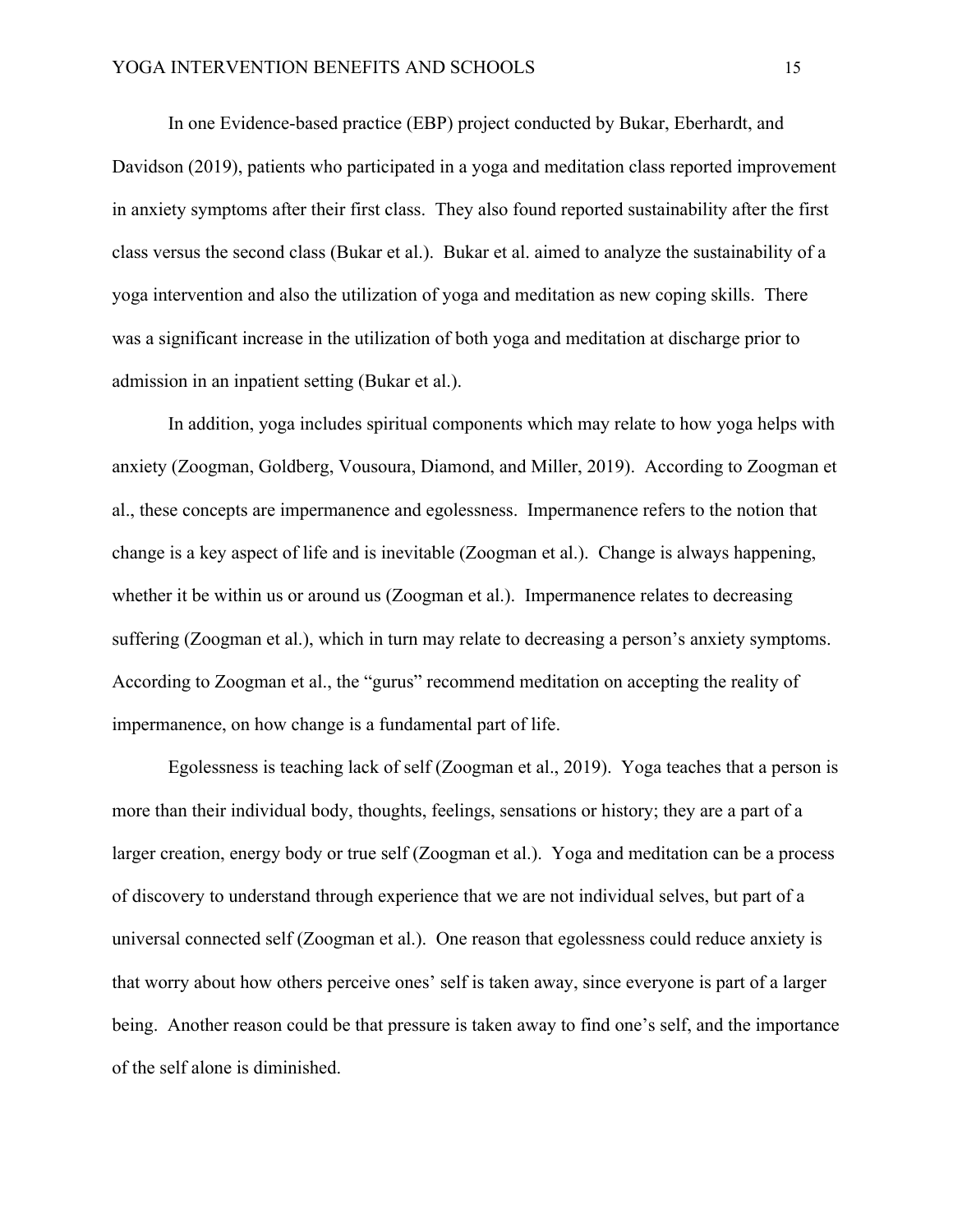With over a third of the population meeting anxiety disorder diagnostic criteria at some point in their lifespan, (Kessler, Petukhova, Sampson, Zaslavsky, & Wittchen, 2012; Kessler, Ruscio, Shear, & Wittchen, 2010) more holistic interventions, such as yoga, may play an important role in improving well-being on a large scale. Anxiety, the most common mental disorder (Shiban, Schelhorn, Pauli, & M**u**hlberger, 2015), affects the quality of life and results in poorer health (Creed et al., 2002; de Beurs et al., 1999).

Yoga has been thought of as "mindfulness in motion" since it creates a similar cognitiveemotional state as mindfulness training (Salmon, Lush, Jablonski, & Sephton, 2009, p. 63). Many mindfulness treatments encourage bringing attention to the present moment in a nonjudgemental way (Zoogman et al., 2019). Similarly, impermanence and egolessness may also encourage this mindful way (Zoogman et al.). Higher levels of dispositional mindfulness are associated with lower levels of psychological symptoms and increased well-being (Baer, Smith, Lykins, Button, Krietemeyer, Sauer, Wash, Duggan, & Williams, 2008).

Mindfulness has also been shown to have a strong influence on cognitive processes which are commonly active in anxiety and depression (Zoogman et al., 2019). Mindfulness training can decrease repetitive negative thoughts, which has been shown to decrease psychological symptoms (Gu, Strauss, Bond, & Cavanagh, 2015). Mindfulness Based Stress Reduction (MBSR), the most studied mindfulness intervention, contains a yoga component in the curriculum (Kabat-Zinn, 1990). MBSR has moderate sized effects on anxiety (deVibe, Bjorndal, Tipton, Hammerstrom, & Kowalski, 2012). It is also superior to psychological placebos in reducing anxiety (Goyal et al., 2014). In practicing mindfulness, a person experiencing anxiety also exposes themselves to the anxiety experience, such as racing heart rate, catastrophic thoughts, and body tension, without reacting (Baer, 2003). The person sits with these sensations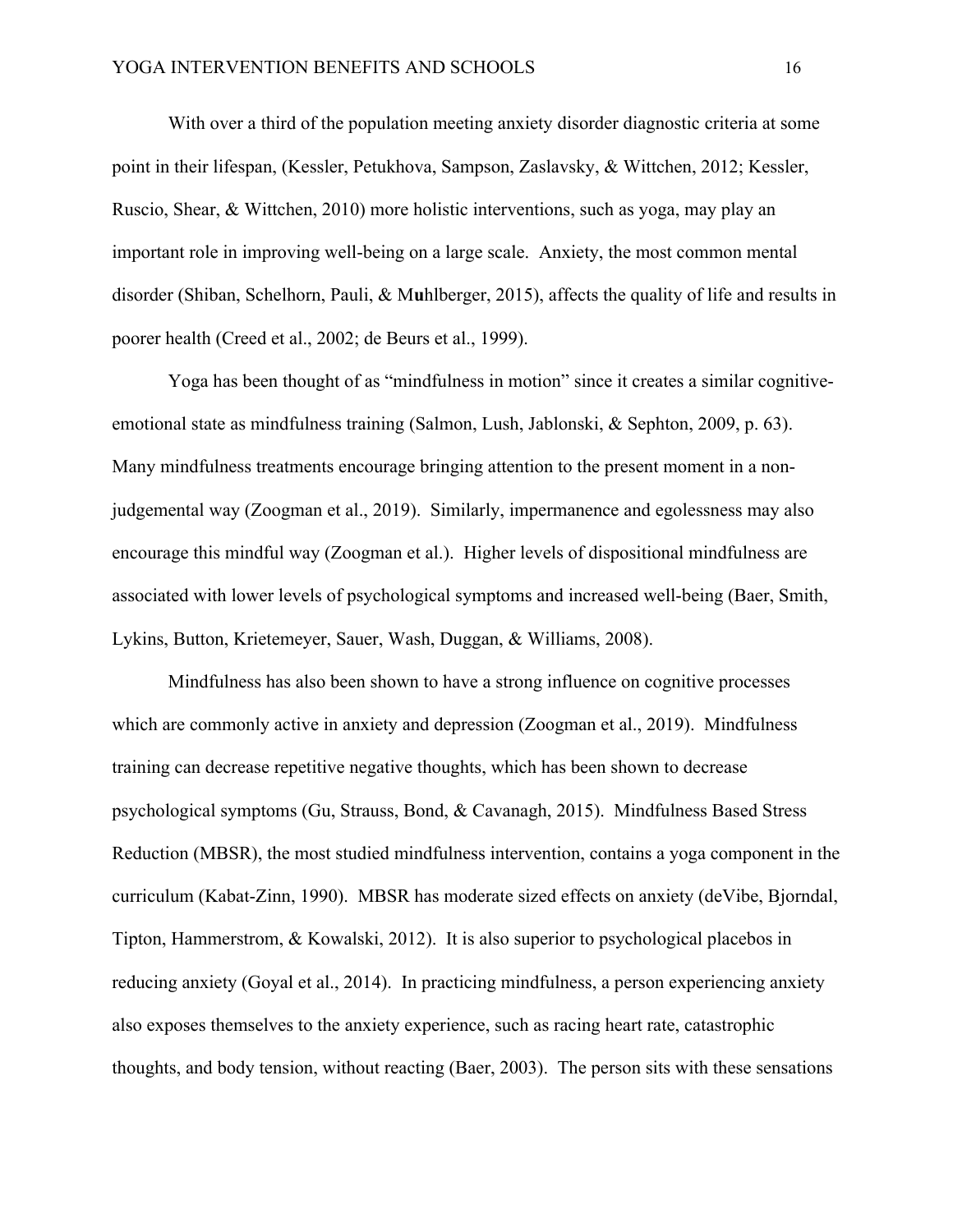and notices how they change (Kabat-Zinn, 1990). They become less identified with sensations and thoughts and recognizes that they are not a stable part of a personality (Hayes, Orsillo, & Roemer, 2010). Through yoga, it is possible that individuals are gaining exposure to unpleasant physical sensations and psychological states, perhaps at a greater degree through challenging physical postures (Iyengar, 1966, as cited in Zoogman et al., 2019).

In one meta-analysis, researchers found that yoga intervention, in a variety of styles, had a large effect size on anxiety measures relative to the control group (Zoogman et al., 2019). The benefits of yoga extended beyond anxiety symptoms and improved symptoms were found on non-anxiety mental health outcomes, physical health measures, stress, mental and physical health outcomes combined, life satisfaction, and depression (Zoogman et al.). Another study using a yin yoga intervention found decreased levels of both perceived stress and depression after a fiveweek intervention (Daukantaitė, 2018).

**Substance Use Disorder.** The majority of research focused on the meditation portion of yoga as a treatment for substance abuse. Meditation is promising as a part of a treatment for addiction (Lutz, Gipson, & Robinson, 2019). Yoga and meditation teach the individual to be in the moment without judging or reacting to the situation, and the use of this skill can help abusers separate themselves from a craving until it passes (Marlatt, 2002, as cited in Lutz et al., 2019). Meditation has been found to be effective at reducing alcohol, drug, and cigarette use in both heavy users and the general population (Alexander, Robinson, & Rainforth, 1994, as cited in Lutz et al., 2019). Since the effects lasted long term, meditation is found to prevent relapse (Lutz et al.).

Yoga has many uses in treating comorbid disorders with substance abuse. For example, prisoners who used a Buddhist mindfulness-based meditation practice showed significantly less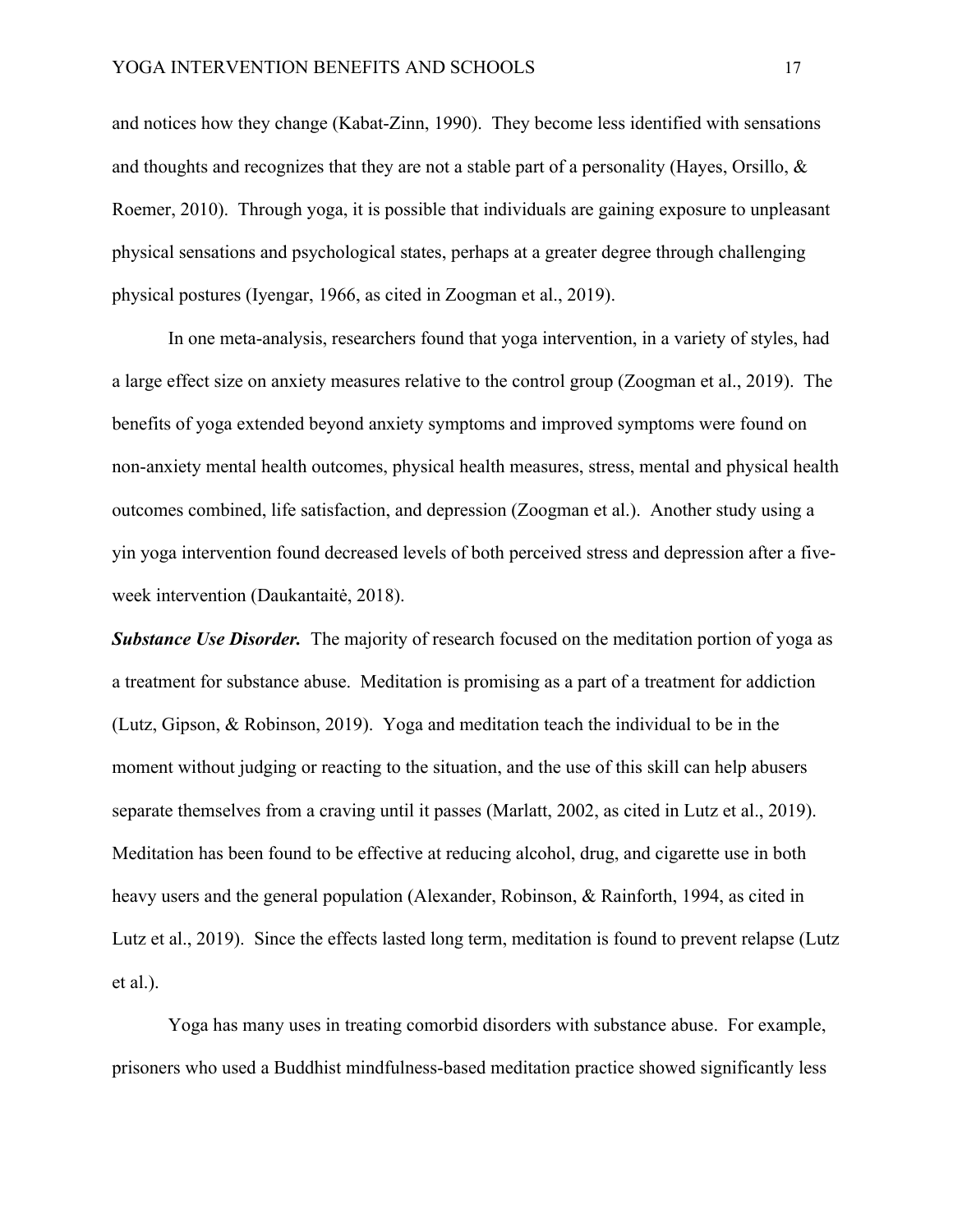alcohol, marijuana, and cocaine use after release from jail when compared to the control group (Bowen, Witkiewitz, Dillworth, Chawla, Simpson, Ostafin, Marlatt, 2006).

*Sleep.* Similarly, yoga may improve sleep. One study of a randomized controlled trial show that a five-week Yin yoga-based intervention reduced the subjective experience of sleep problems and anxiety in highly stressed adults (Daukantaitė, 2018). There is a lack of research evidence in this area, but given the importance of adequate sleep, this is an area that could be further examined.

#### **Yoga Benefits in Youth and Adolescents**

Yoga can be used with children and adolescents, even those as young as 3 years of age. Although yoga has primarily been used with older children, possibly because of the assumption that children ages 3- 5 are too young to practice yoga, Stapp and Wolff (2019) found these assumptions to be false. According to Stapp and Wolff, four themes emerged during preschool age children's discussion of practicing yoga: (1) children's positive affect about yoga; (2) motivation and self-regulation skills; (3) children's knowledge of yoga, memory, and skill; (4) children's imagination, representation, and creativity (p.1402). Stapp and Wolff discuss seeing positive drawings with large smiling faces when children drew pictures of their yoga practice. Several children discussed that yoga helped them relax and stay calm (Stapp & Wolff). Children were able to recall and demonstrate yoga poses and the setup of the yoga classroom (Stapp & Wolff). Lastly, stories and imaginary experiences were part of the yoga lesson and helped children feel comfortable (Stapp & Wolff). This environment fostered creative thinking which is essential to children's development (Stapp & Wolff).

*Self Regulation.* Self-regulation skills include working memory, inhibition control, and attention (Strapp & Wolff, 2019). When children are able to regulate their behaviors and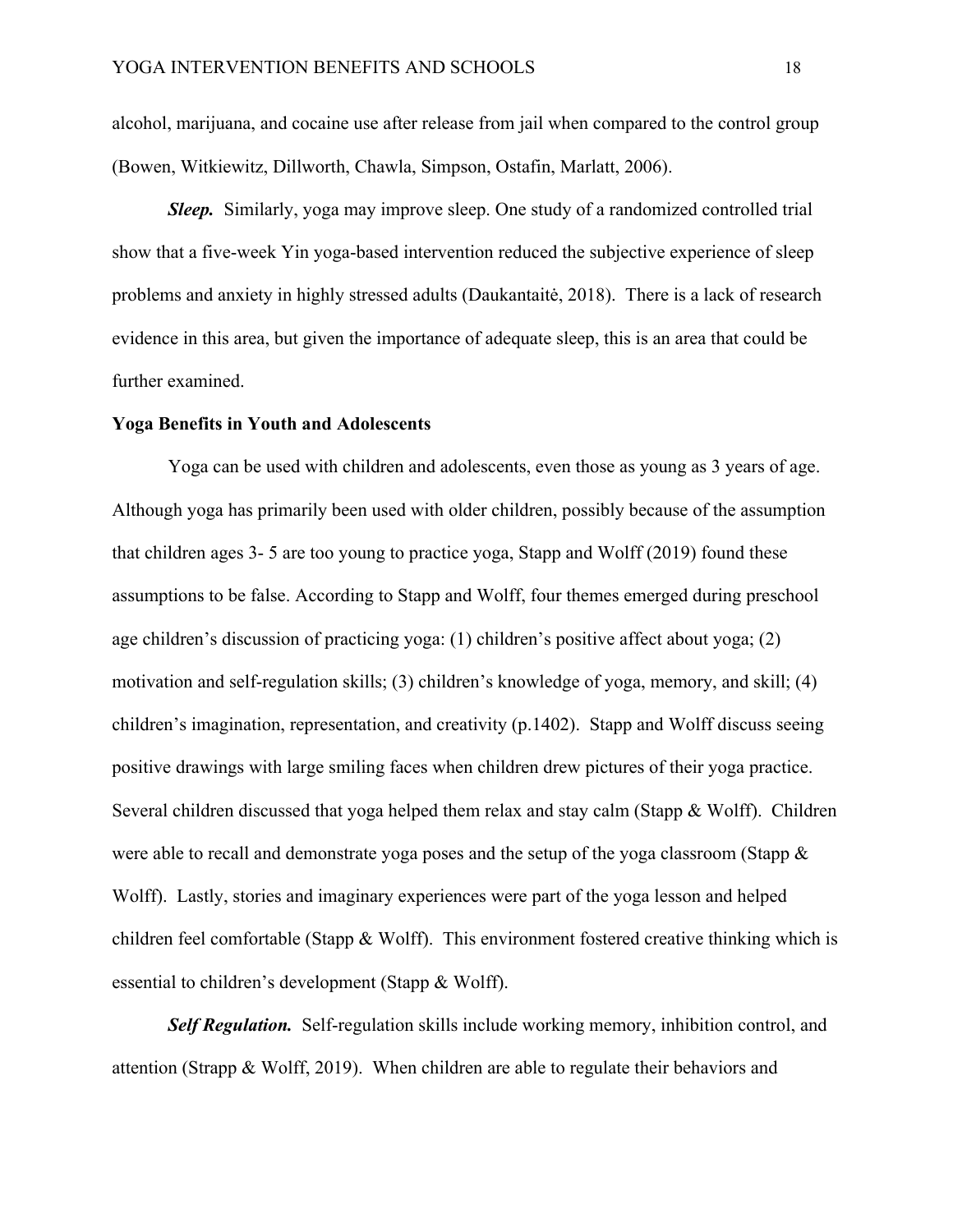feelings appropriately and can make good decisions about daily challenges, they are set on a path toward success in school and later life (Payton et al., 2008). Self-regulation skills also facilitate positive peer relationships, peer acceptance, and academic success (Raver, 2004).

Mindfulness-based yoga interventions which promote breathing, attention, focus, and behavioral aspects of wellness have emerged in multiple studies in elementary schools (Biegel & Brown, 2012; Napoli, Krech & Holley, 2005; Semple, Lee, Rosa, & Miller, 2009; as cited in Strapp & Wolff, 2019). Improvements in stress levels of fourth and fifth graders were found after a 12-week study of a school-based yoga program in an urban setting (Mendelson, Greenberg, Dariotis, Gould, Rhoades, & Leaf, 2010). Executive functions significantly improved in second and third graders after an eight-week mindfulness awareness program (Flook et al., 2010). A five-week study found similar results; yoga interventions led to positive results on attention and social skills of second and third graders (Biegel & Brown, 2012).

**Thought Patterns.** According to Mendelson, et al. (2010), urban 4th and 5th graders, both male and female, participated in a 45-minute mindfulness program 4 times per week for 12 weeks, consisting of breathing techniques, yoga-based physical activity, and guided mindfulness practices. Results showed lower levels of rumination, intrusive thoughts, emotional arousal, impulsive action, and psychologic arousal following the program.

*Time on task, Planning and Depth Perception, and Body Image.* Improvements in a variety of other tasks have been found following yoga interventions. Peck, Kehle, Bray, and Theodore (2005) found that children in grades 1-3 who showed attention problems in the classroom had a large effect size between pre and post scores of time on task.In Serwacki and Cook-Cottone's literature review (2012), they found studies showing improvements in planning and execution times, and depth perception. Clance, Mitchell, and Engelman (1980) found that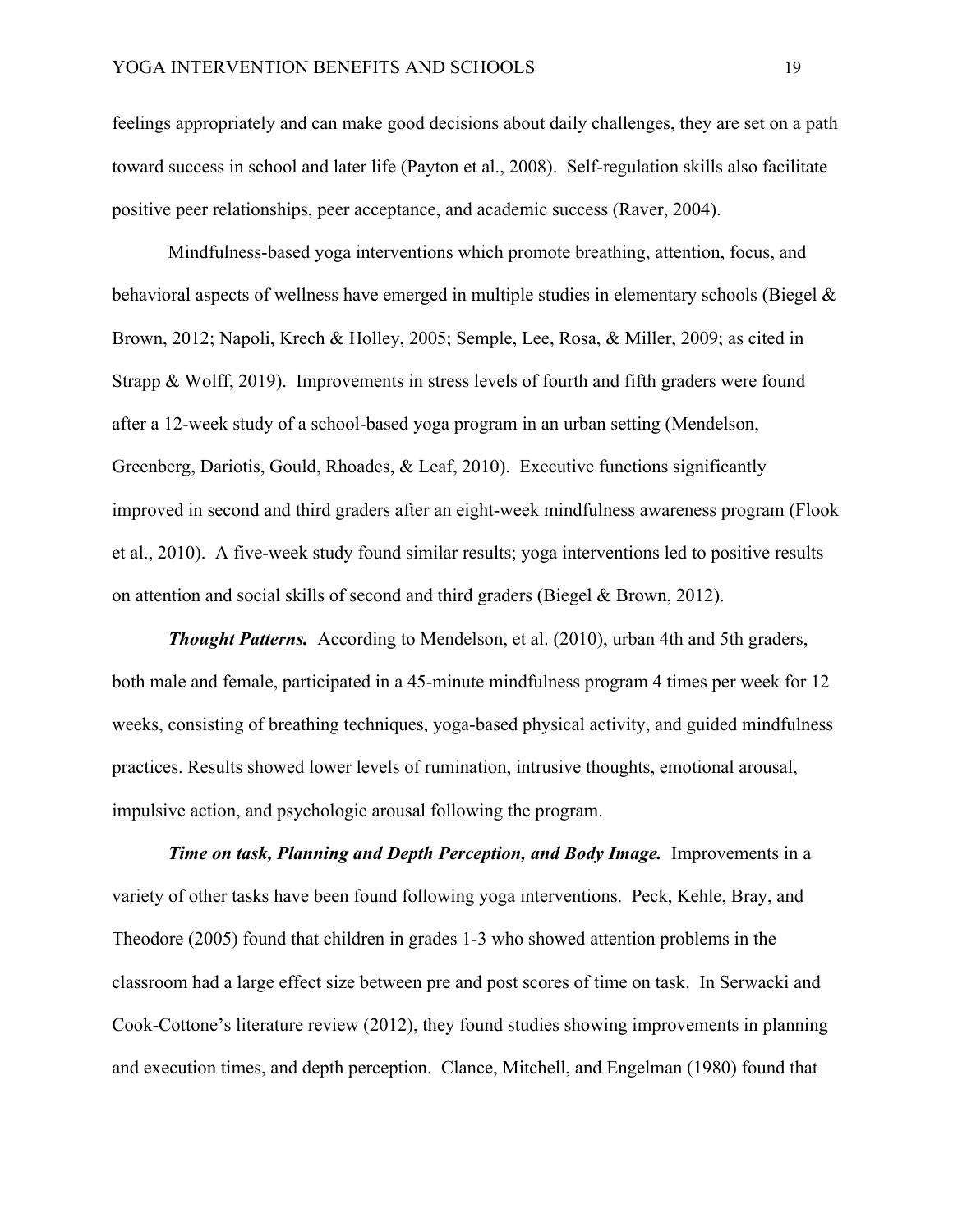yoga and awareness training for a group of third grade African American youth with low body dissatisfaction and physical coordination reported decreases in dissatisfaction with the body parts and processes that they had disliked.

# **Yoga in Schools**

Schools are an ideal setting to promote health and well-being of children (Serwacki & Cook-Cottone, 2012). One study found positive effects for typically developing children across various dimensions. Yoga program participation was associated with decreased body dissatisfaction, anxiety, and negative behavior as well as increased self-concept and emotional balance (Serwacki & Cook-Cottone). Reductions in cognitive disturbances, such as rumination and intrusive thoughts, and decreased physical and emotional arousal and impulsivity following a mindfulness intervention were found in inner city children (Serwacki & Cook-Cottone).

While the empirical evidence is generally supportive, Serwacki and Cook-Cottone (2012) state that the "utility of using yoga instruction in educational settings is inconclusive" (p. 106). Based on the extensive literature review of Serwacki and Cook-Cottone (2012), the effects of school-based yoga programs appear to be beneficial for the most part, but methodological limitations such as lack of randomization, small samples, limited intervention details, and statistical ambiguities interfere with the ability to derive definite conclusions and recommendations. A later literature review by Butzer, Bury, Telles, and Khalsa (2016) suggests that providing yoga within the school curriculum might be an effective way to help students with self-regulation, mind-body awareness and physical fitness. This in turn could further develop other social-emotional learning (SEL) competencies and positive student outcomes such as improved behaviors, mental state, health, and performance (Butzer et al.).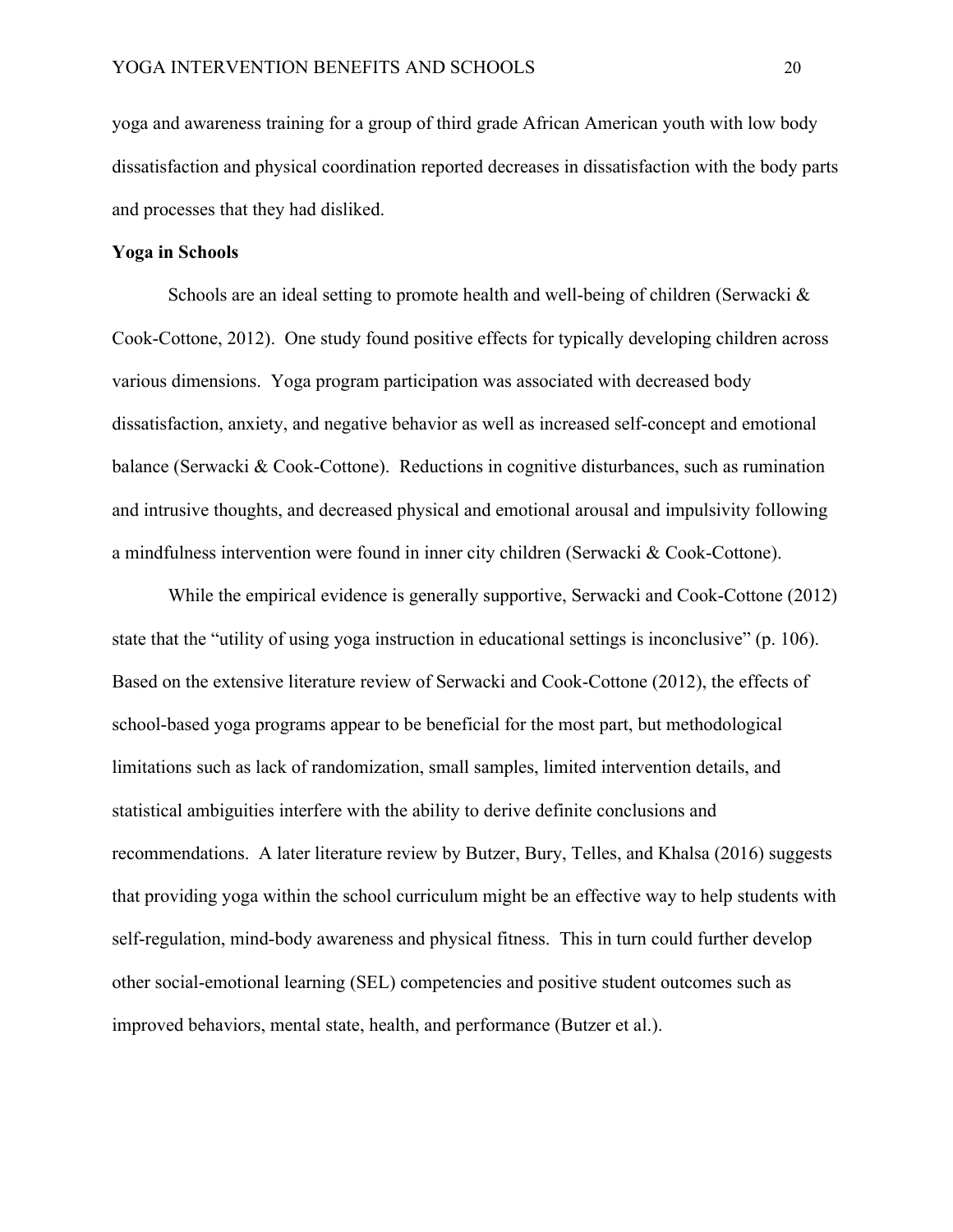*How it can be delivered.* Based on yoga interventions in the research literature, yoga interventions were delivered in a variety of ways; however, a few key approaches were identified for a school setting specifically. Yoga can be delivered (a) in physical education class, (b) as part of after-school programs, (c) as mindfulness incorporated into daily routine, (d) in small group sessions during the school day, and (e) in residential treatment program school. The results of the corresponding studies suggest that it did not seem to matter how the intervention was delivered.

Even so, more research is needed on yoga interventions in schools. With the addition of high-quality school-based research, yoga could become a well-accepted part of school curriculum (Butzer et al., 2016). A possibility would be to integrate yoga and meditation with SEL programs at the individual, group, and school-wide level (Butzer et al.). Another way to incorporate yoga would be to hold 30-minute small group sessions, for 8-12 weeks, for example.

*Considerations in school-based yoga.* Behavioral management strategies, such as reinforcement, are commonly used in a classroom setting. It is important to note that some common strategies used may not be beneficial when teaching yoga. One study found that giving stickers may detract from the calming effects of yoga (Stapp & Wolff, 2019). With children ages 3-5, a sticker was given if they were good listeners, even though most children listened well and did not need a sticker (Stapp & Wolff). If a person has positive experiences with an exercise, they are more likely to engage in that activity later, but if they view it as a chore with a reward, they will be less likely to practice that activity when the reward has stopped (Higgins & Trope, 1990, as cited in Stapp & Wolff). Intrinsic motivation will be more likely to increase when the focus is on enjoyment of the activity (Higgins & Trope, 1990, as cited in Stapp & Wolff).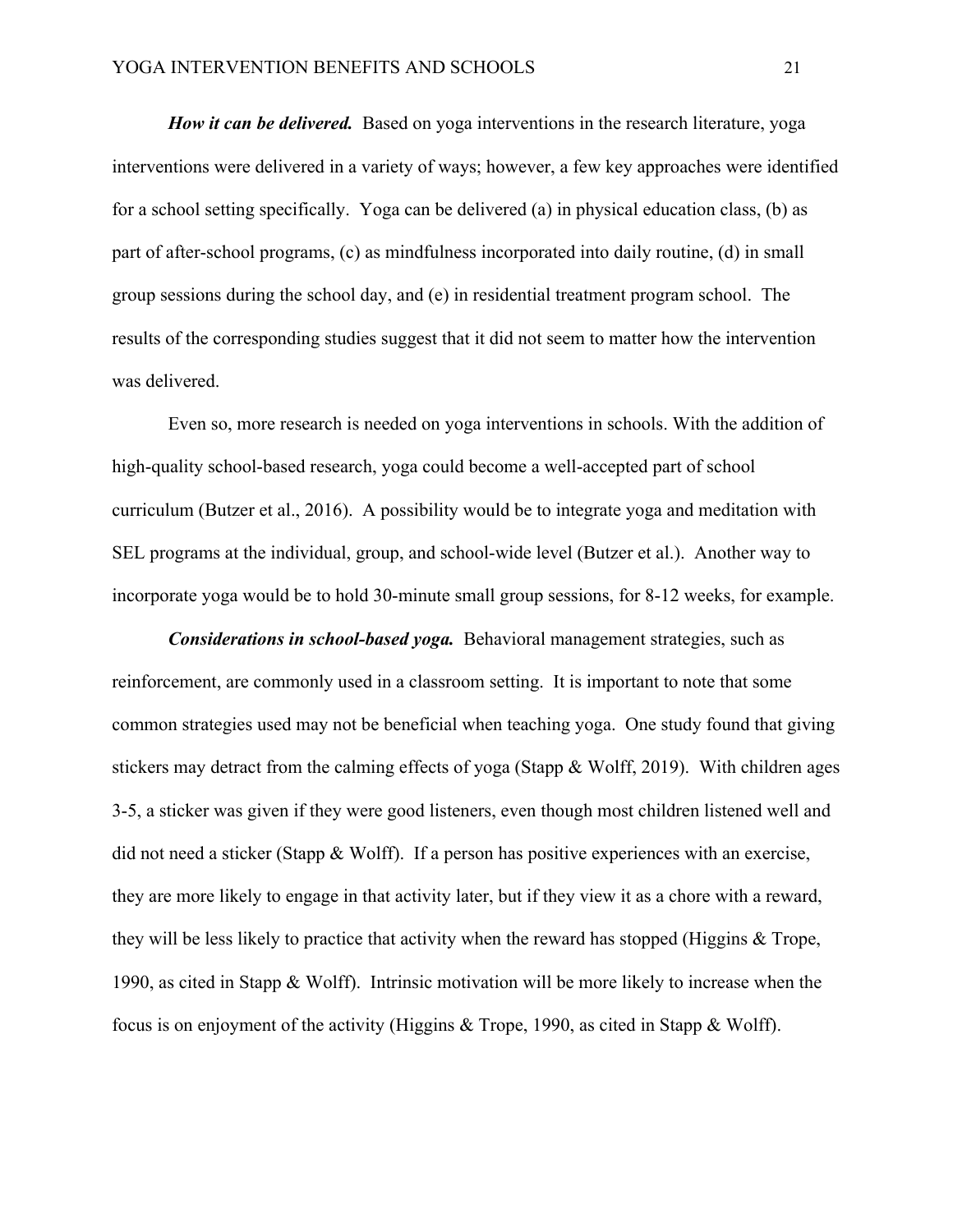One other consideration is that much of the school-based yoga research has focused on elementary aged students (Serwacki & Cook-Cottone, 2012). One study by Butzer, Khalsa, Taylor, and van Over (2015) looked at the effects on grade point average (GPA) of a 12-week school-based yoga intervention during physical education (PE) class with 9th and 10th grade students. Participants were 95 high school students who had registered for PE, and the PE class sections were group randomized to receive either a yoga intervention or their regular PE class condition. The yoga intervention took place for the entire third quarter and half of the fourth quarter of the school year, and quarterly GPA was collected at the end of the school year. Results of their study indicated that there was a significant interaction between group and quarter, which suggests that GPA differed between the yoga and control groups over time. Post hoc tests showed that while both groups experienced a drop in GPA over time, the control group had a significantly greater decline from quarter 1 to quarter 3 than the yoga group (Butzer et al.). The decline in quarter 4, after the yoga intervention had ended, was equivalent in both groups (Butzer et al.). These results indicate that yoga may have a protective effect on academic performance; however, it may not persist when yoga practice is discontinued (Butzer et al.).

In two pilot studies by Ramadoss and Bose (2010), one in an urban school and one in a juvenile justice center, they found that a Yoga-based program can produce positive transformation in vulnerable youth. Long-term outcomes of a program, if widely implemented, range from reductions in juvenile crime, violence and high school dropout rates, to improvements in education, public health, economic growth and community development (Ramadoss & Bose).

*Impact of Yoga in Schools*. Yoga in school settings has been shown to benefit children and adolescents (Ferreira-Vorkapic, Feitoza, Marchioro, Simoes, Kozasa, & Telles, 2015). A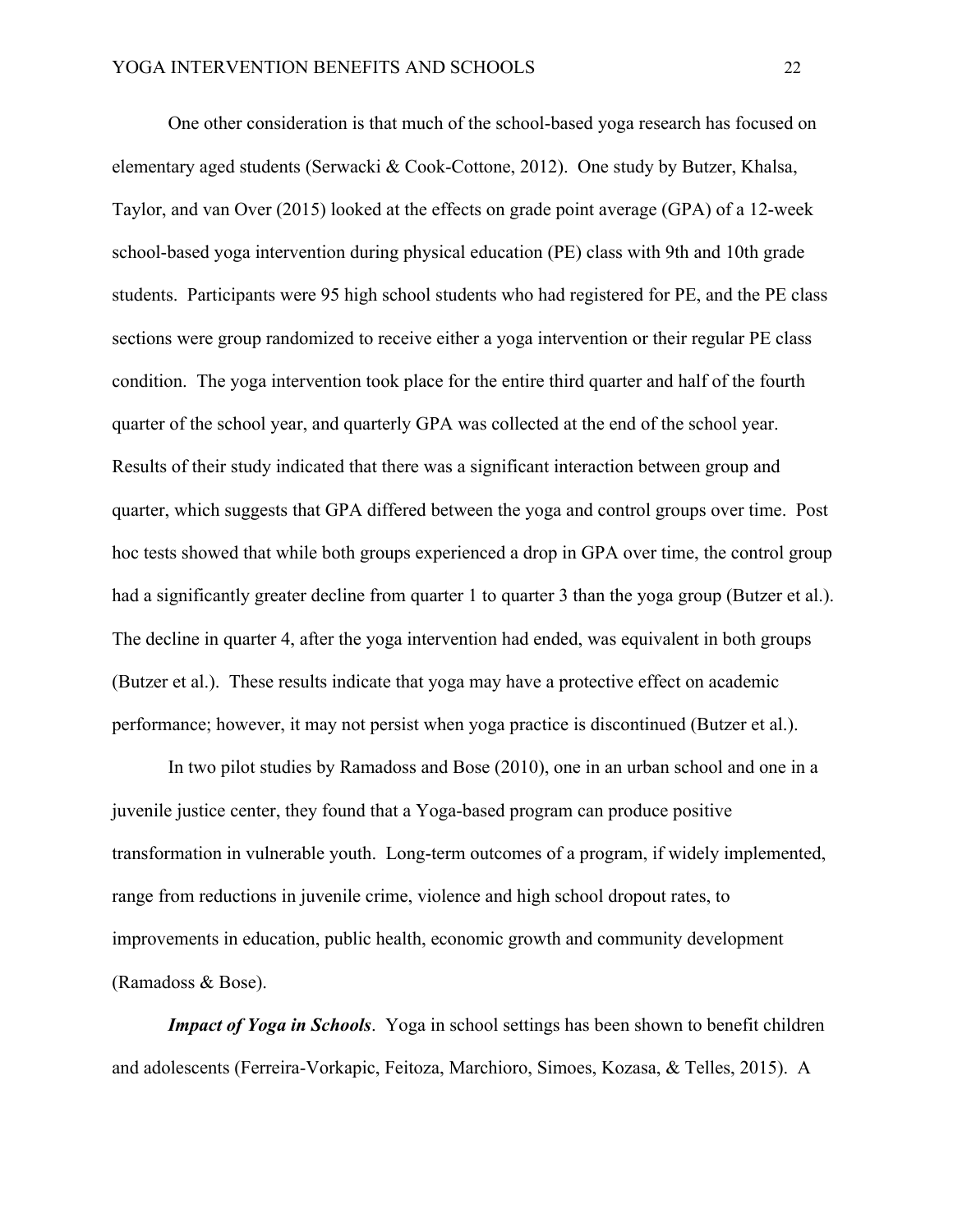yoga program can help children with self-esteem, confidence, positive attitudes, mental health, concentration, and reducing stress and anxiety (Khalsa, Butzer, Shorter, Reinhardt, & Cope, 2015). Yoga and breathing exercises are a tool that can be used by students at any time during their day and are easily accessible as an emotional regulation tool.

# **Future research needs**

In reviewing the existing research on yoga interventions, I found that there was not a lot of information or studies on how a yoga intervention interacts with other interventions. Based on the literature, there is a need to analyze the interaction of a yoga intervention with other interventions. In one study of a yin yoga intervention, it did discuss adding a psychoeducational component, and that this was beneficial (Daukantaitė, 2018).

One intervention that may be used in conjunction with yoga is medication. Yoga has been used as an alternative to medication as it has low adverse effects. There is also a trend toward the use of yoga as an alternative medicine intervention to improve specific physical and mental health conditions (Kaley-Isley, Peterson, Fischer, Peterson, 2010).

There are other areas which would also benefit from further research in the future. A larger sample size would be beneficial in research with preschool-age children. Stronger methodology in all children's yoga research is needed to further support for the benefits of yoga in the classroom. A study on any potential benefits in sleep for children would also be beneficial. Lastly, an analysis of the types of yoga instruction and how they can be used with different populations and ages would impact the utility of yoga as an intervention.

#### **Additional Considerations**

*Social Justice.* Yoga is promising in its effectiveness across cultures. Overall, yoga is viewed as a culturally sensitive intervention. One area to note is language in that prompts may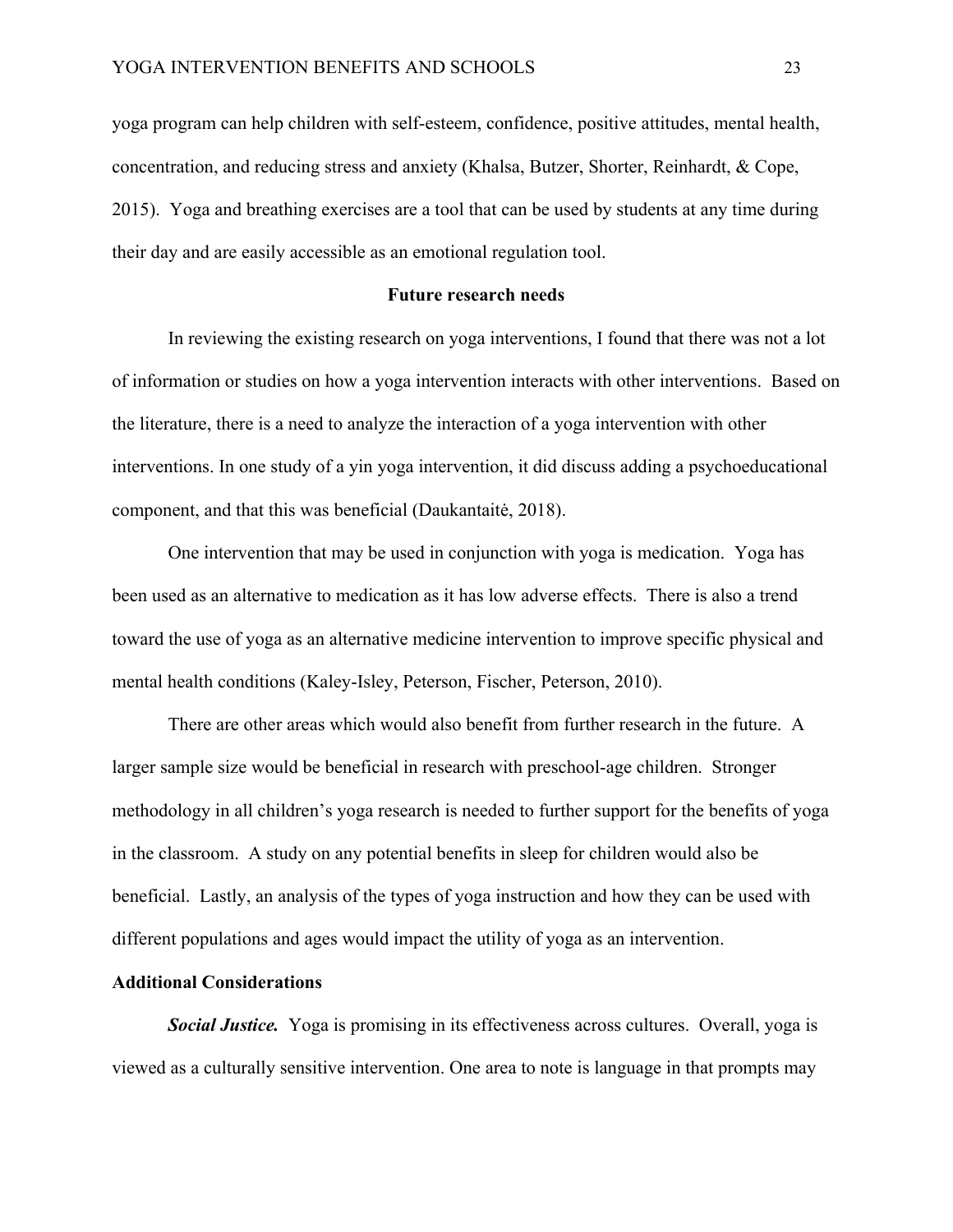not be fully understood if language is a barrier. This would likely be satisfactory for physical poses since the student can view the instructor's pose, but it is possible that when including breathing, psychoeducational information, and meditation guidance, that some of the essence of the information delivered could be lost. One study did find that yoga interventions in India showed the largest effectiveness in improving anxiety symptoms (Zoogman et al., 2019). They hypothesized that this could be because yoga is viewed as an important cultural staple in India. Butzer, Bury, Telles, and Khalsa note that while yoga is a large part of wellness in India, there are no systematic surveys published regarding the prevalence of yoga in Indian schools, so it is difficult to analyze how many of them use yoga as a part of their standard curriculum.

One study conducted in a juvenile justice center with primarily male and female African American participants between the ages of 12 and 17 found that the yoga program may decrease perceived stress and increase self-control (Ramadoss & Bose, 2010). The changes that Ramadoss and Bose observed were small (less than 2 points on scales with a potential 40-point range), but statistically significant.

Financial barriers are important to consider with yoga. Although it may be done free during the school day, it still may be more appealing and accepted by students of a higher socioeconomic status because their family may practice and accept it more. Yoga accessibility in general is an important factor to consider.

# **Implications in School Counseling Programming**

Yoga appears to be an effective anxiety intervention for both clinical and subclinical levels of anxiety symptoms (Zoogman et al., 2019). Yoga impacts an individual across many facets. According to Bukar (2019), regular yoga practice improves physical fitness, enhances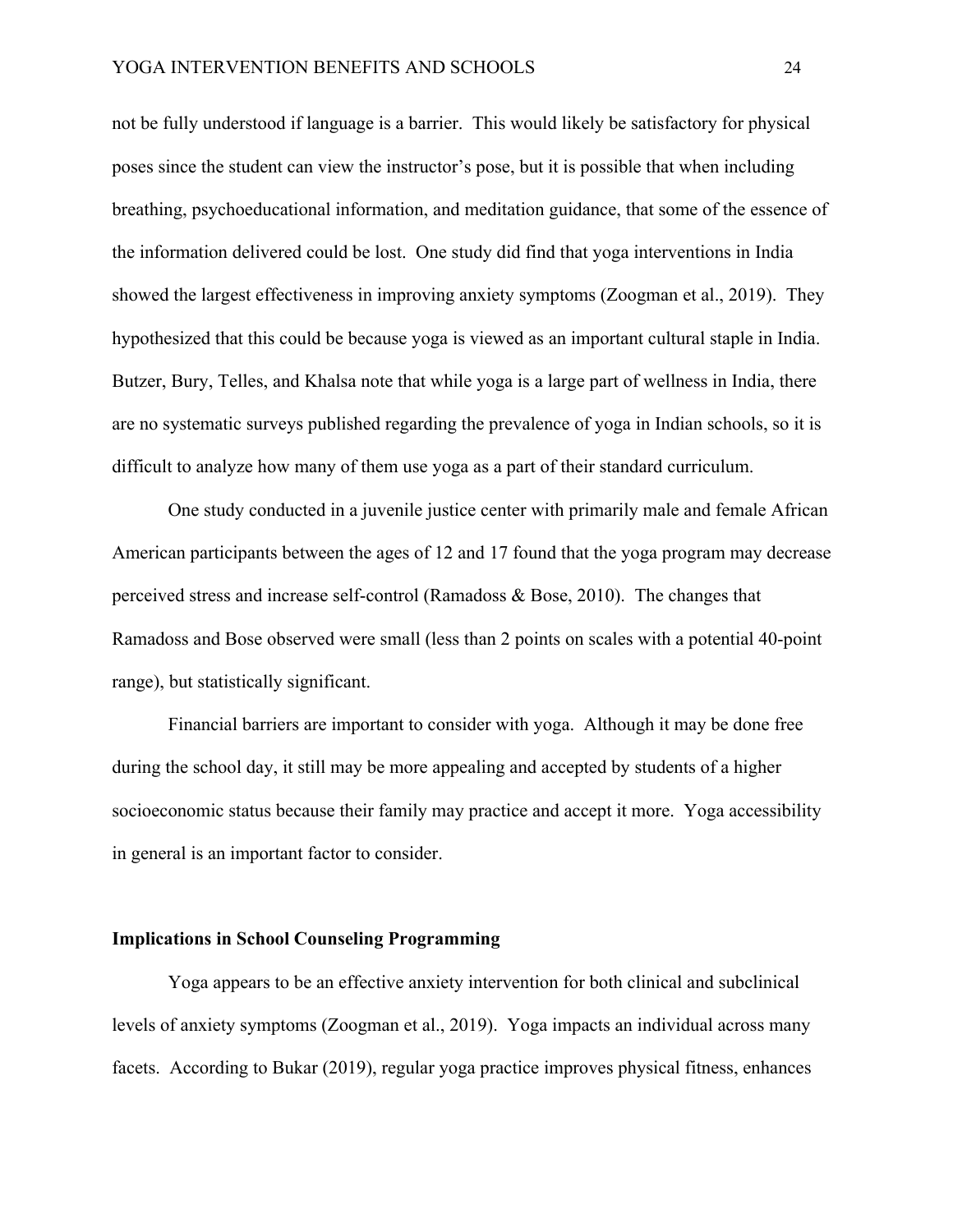balance, flexibility, and strength, facilitates socialization, assists in regulating emotions, influences mood, and possibly helps improve personal relationships. School counselors can utilize yoga in a variety of ways as described below.

As a key leader in a school building, it is important that a school counselor is aware of the ways that yoga can be an effective intervention. School counselors can also recommend yoga as an extracurricular activity to students and their families. For example, they can look for local options for community members or school personnel to share opportunities for yoga participating through a school newsletter. They can also recommend this intervention to administration and use data and research to advocate for this method of helping students. School counselors can also get training in yoga and implement it as a part of their comprehensive school counseling program in classroom curriculum delivery, small group or individual counseling sessions. Lastly, the school counselor can recommend yoga to students and parents who are reluctant to use medication as an alternative intervention. According to Bukar, Eberhardt, and Davidson (2019), health care providers can "encourage patients to utilize non-pharmacological ways of coping to reduce stress and promote an overall sense of well-being" (p.376). Consistent yoga practice could lead to the decrease of utilizing benzodiazepines as the primary intervention for anxiety, which may help patients who are at risk for addiction (Bukar, et al.). It is noted that further research is needed on this notion (Bukar et al.).

#### **Conclusion**

In conclusion, yoga has many positive effects on people of all ages and continues to show promise as a holistic classroom intervention or with a targeted small group of students. With its high level of accessibility, yoga can be incorporated in a classroom setting or adapted to fit the age level, needs of students and the school environment. With yoga's wide array of benefits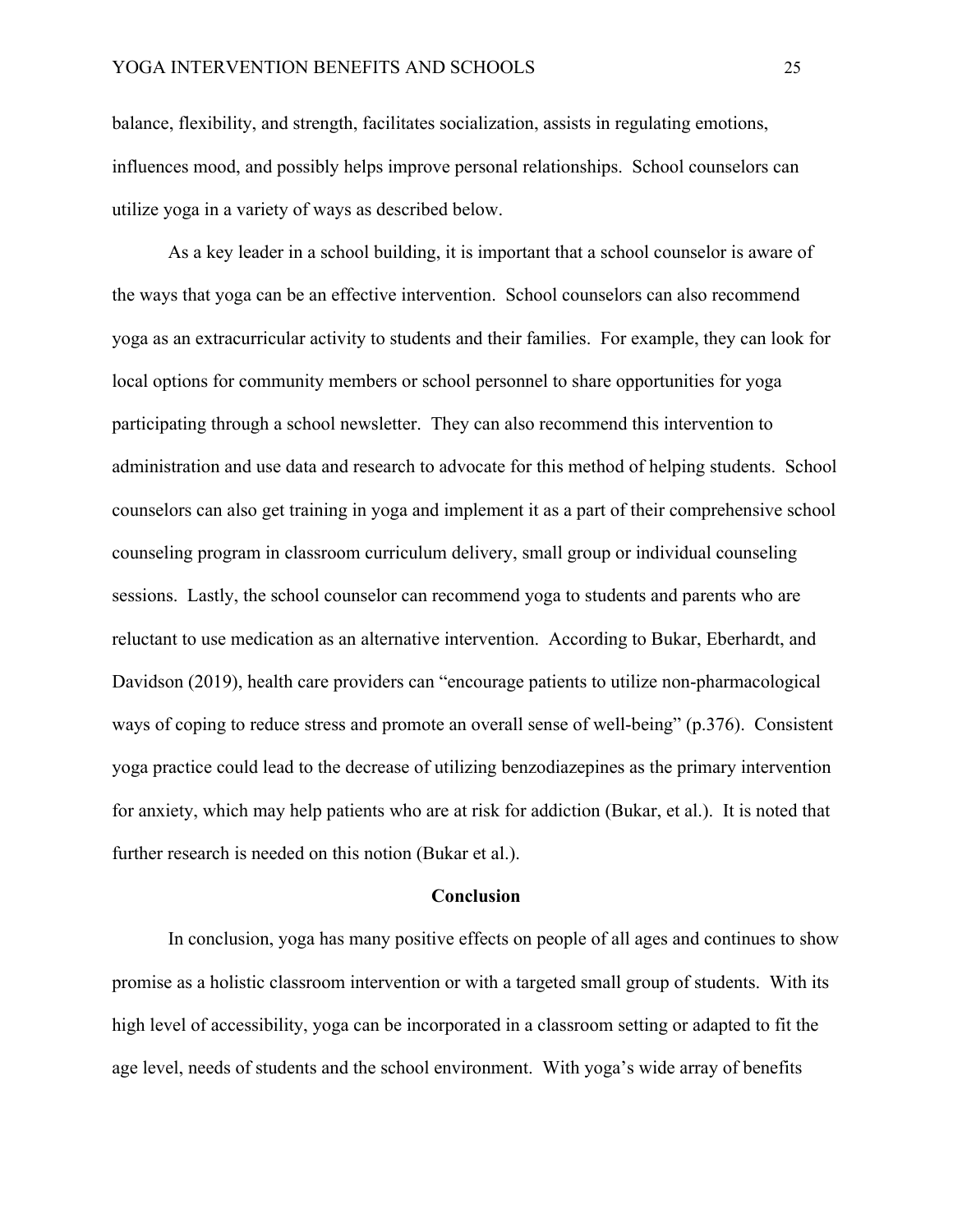reported in adults, it is likely that more benefits in children would also be found with additional research. School counselors can play a crucial role in advocating for and recommending the use of yoga in the classroom as a method to help reduce childhood stress and in turn, reduce physical and mental issues throughout the lifespan.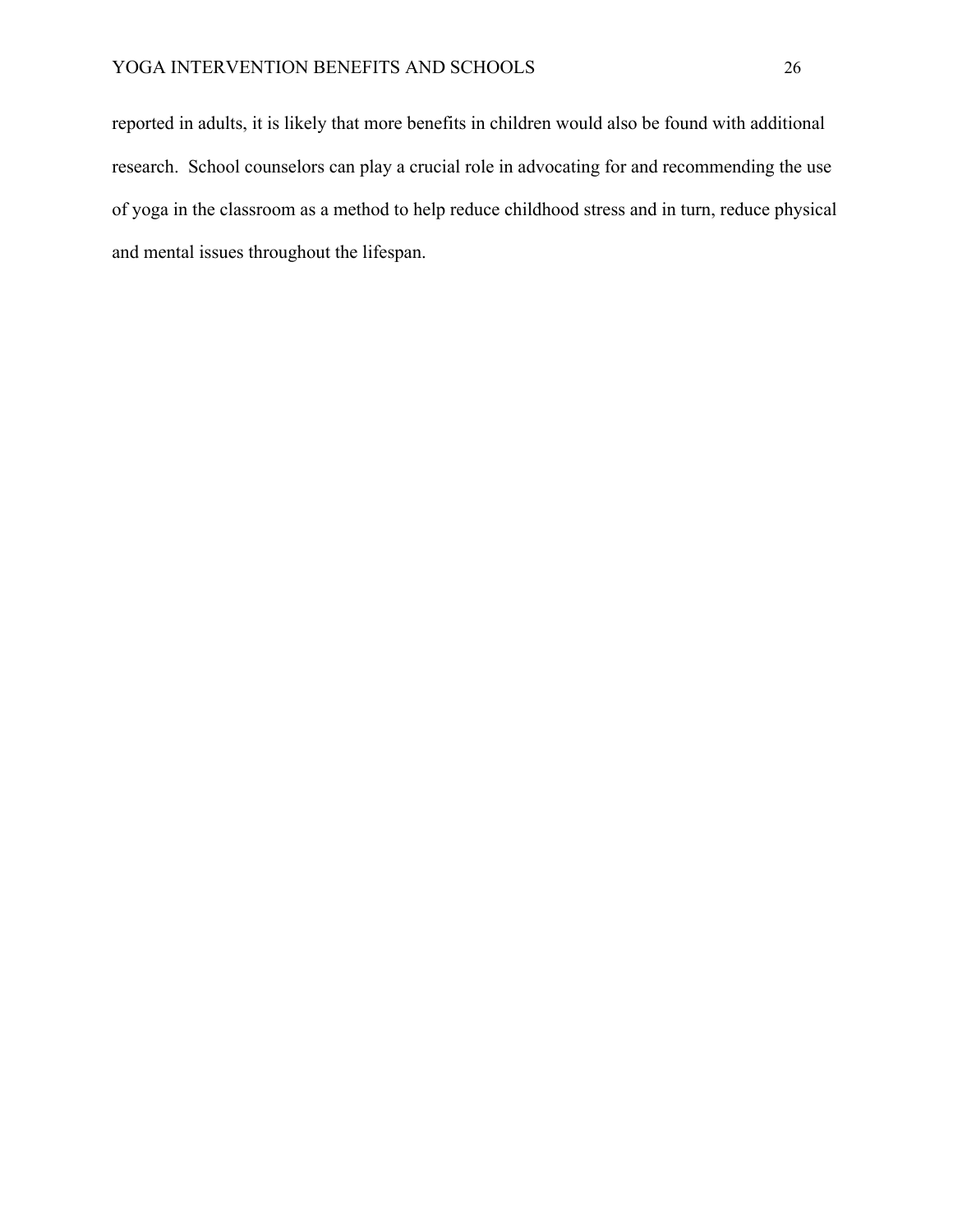#### **References**

Anderson, R., Mammen, K., Paul, P., Pletch, A., & Pulia, K. (2017). Using Yoga Nidra to improve stress in psychiatric nurses in a pilot study. *Journal of Alternative & Complementary Medicine*, *23*(6), 494–495.

https://doi-org.wsuproxy.mnpals.net/10.1089/acm.2017.0046

- Baer, R. A. (2003). Mindfulness training as a clinical intervention: A conceptual and empirical review. *Clinical Psychology: Science and Practice, 10,* 125–143. http://dx.doi.org/10.1093/clipsy.bpg015
- Baer, R. A., Smith, G.T., Lykins, E., Button, D., Krietemeyer, J., Sauer, S., … Williams, J.M.G. (2008). Construct validity of the Five Facet Mindfulness Questionnaire in meditating and nonmeditating samples. *Assessment, 15*(3), 329–342. Retrieved from https://search-ebscohost-com.wsuproxy.mnpals.net/login.aspx?direct=true&db=ccm&A =105551053&site=ehost-live
- Belting, M., Almgren, P., Manjer, J., Hedblad, B., Struck, J., Wang, T. J. (2012). Vasoactive peptides with angiogenesis-regulating activity predict cancer risk in males. *Cancer Epidemiol Biomarkers Prev. 21*(3), 513–22.

https://doi.org/10.1158/1055-9965.EPI-11-0840

Benson, H., Beary, J. F., & Carol, M. P. (1974). The relaxation response. *Psychiatry: Journal for the Study of Interpersonal Processes, 37*(1), 37–46. Retrieved from https://search-ebscohost-com.wsuproxy.mnpals.net/login.aspx?direct=true&db=psyh& N=1975-20469-001&site=ehost-live

Biegel, G. M., & Brown, K. W. (2012). Assessing the efficacy of an adapted in-class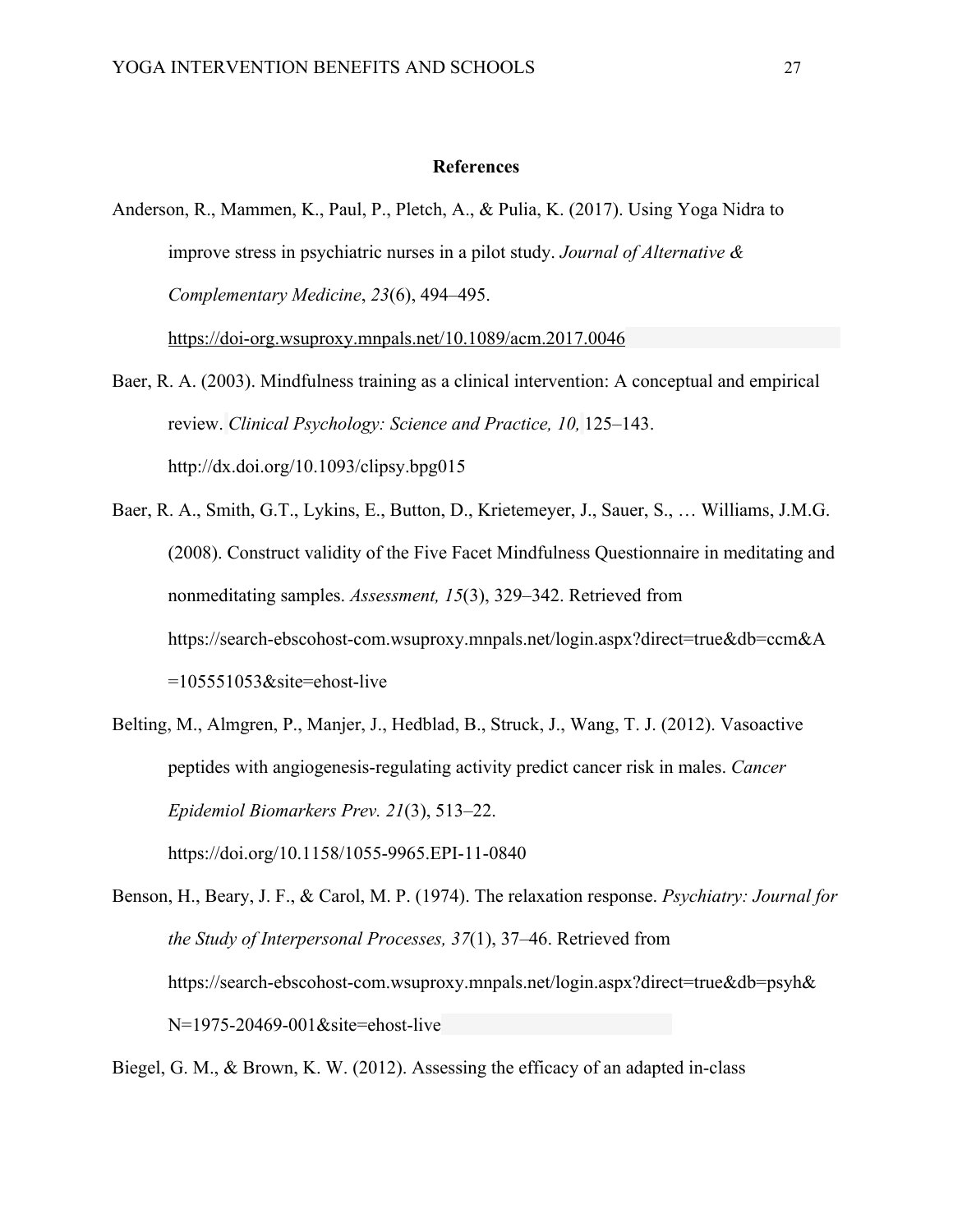mindfulness-based training program for school-age children: A pilot study. In A research brief for mindful schools. Retrieved from http://www.mindfulschools. org/pdf/Mindful%20Schools%20Pilot%20Study%20Whitepaper.pdf

Bothe, D. A., Grignon, J. B., & Olness, K. N. (2014). The effects of a stress management intervention in elementary school children. *Journal of Developmental and Behavioral Pediatrics*, *35*(1), 62–67.

https://doi-org.wsuproxy.mnpals.net/10.1097/DBP.0000000000000016

- Bowen, S., Witkiewitz, K., Dillworth, T. M., Chawla, N., Simpson, T. L., Ostafin, B. D., … Marlatt, G. A. (2006). Mindfulness meditation and substance use in an incarcerated population. *Psychology of Addictive Behaviors, 20*(3), 343–347. https://doiorg.wsuproxy.mnpals.net/10.1037/0893-164X.20.3.343
- Bower, J. E., Woolery, A., Sternlieb, B., & Garet, D. (2005). Yoga for cancer patients and survivors. *Cancer Control, 12*, 165–171. http://dx.doi.org/10

.1177/107327480501200304

- Bukar, N. K., Eberhardt, L. M., & Davidson, J. (2019). East meets west in psychiatry: Yoga as an adjunct therapy for management of anxiety. *Archives of Psychiatric Nursing, 33*(4), 371–376. https://doi-org.wsuproxy.mnpals.net/10.1016/j.apnu.2019.04.007
- Butzer, B., van Over, M., Noggle Taylor, J. J., & Khalsa, S. B. S. (2015). Yoga may mitigate decreases in high school grades. *Evidence-Based Complementary & Alternative Medicine (ECAM)*, *2015*, 1–8. https://doi-org.wsuproxy.mnpals.net/2015/259814
- Clance, P. R., Mitchell, M., & Engelman, S. R. (1980). Body Cathexis in Children as a Function of Awareness Training and Yoga. J*ournal of Clinical Child Psychology, 9*(1), 82. https://doi-org.wsuproxy.mnpals.net/10.1080/15374418009532956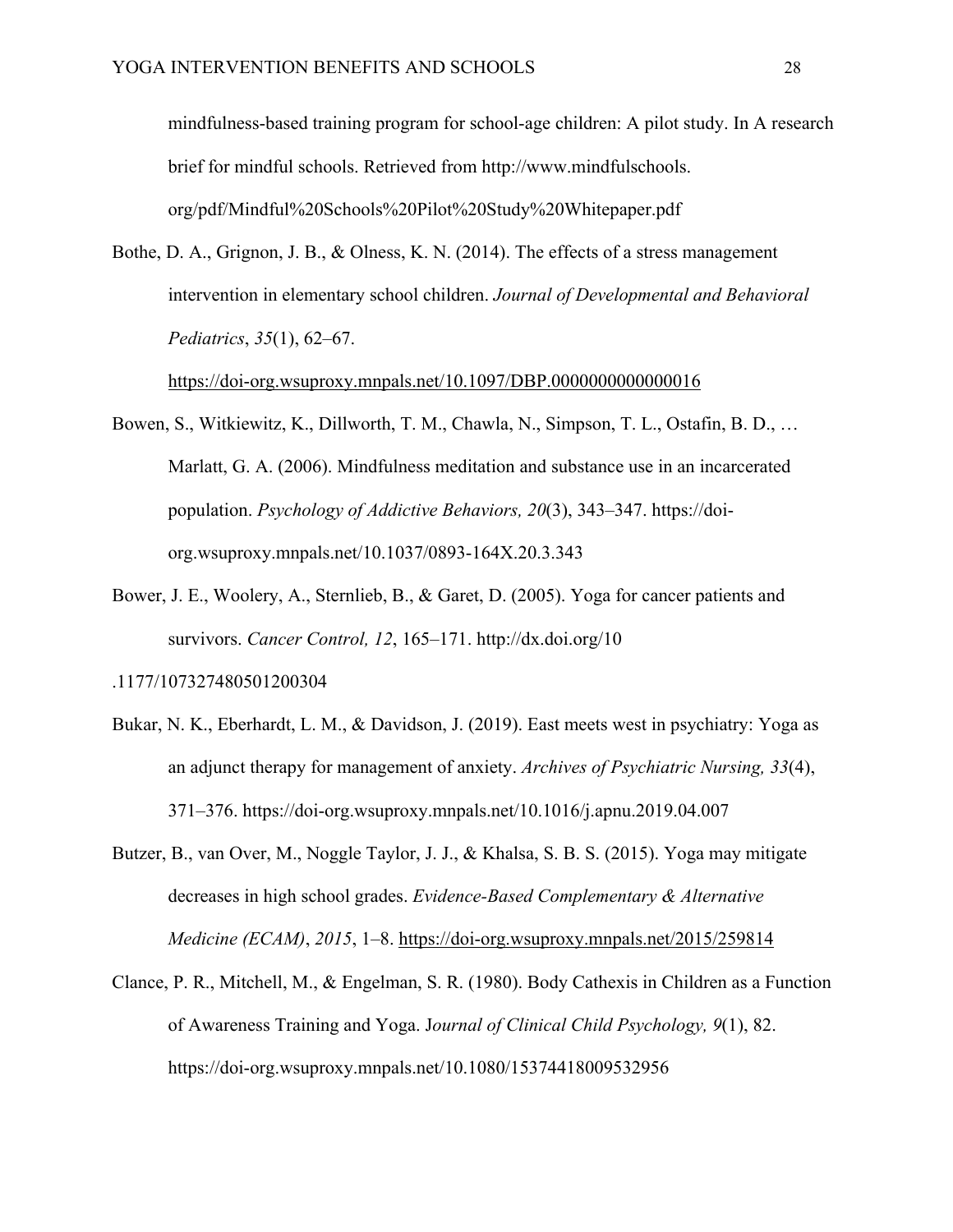- Cramer, H., Lauche, R., Langhorst, J., & Dobos, G. (2013). Yoga for depression: A systematic review and meta-analysis. *Depression and Anxiety, 30*, 1068–1083. http://dx.doi.org/10.1002/da.22166
- Creed, F., Morgan, R., Fiddler, M., Marshall, S., Guthrie, E., & House, A. (2002). Depression and anxiety impair health-related quality of life and are associated with increased costs in general medical inpatients. *Psychosomatics, 43*, 302–309. http://dx .doi.org/10.1176/appi.psy.43.4.302
- Danese, A., & McEwen, B. S. (2012). Adverse childhood experiences, allostasis, allostatic load, and age-related disease. *Physiology & Behavior, 106*(1), 29–39. https://doi-org.wsuproxy.mnpals.net/10.1016/j.physbeh.2011.08.019
- de Beurs, E., Beekman, A. T. F., van Balkom, A. J., Deeg, D. J. H., van Dyck, R., & van Tilburg, W. (1999). Consequences of anxiety in older persons: Its effect on disability, well-being and use of health services. *Psychological Medicine, 29*, 583–593. http://dx.doi.org/10.1017/S0033291799008351
- deVibe, M., Bjørndal, A., Tipton, E., Hammerstrøm, K., & Kowalski, K. (2012). Mindfulness based stress reduction (MBSR) for improving health, quality of life, and social functioning in adults. *Campbell Systematic Reviews*. Advance online publication. http://dx.doi.org/10.4073/csr.2012.3
- Ehlert, U. (2013). Enduring psychobiological effects of childhood adversity. *Psychoneuroendocrinology, 38*(9), 1850–1857. doi:10.1016/j. psyneuen.2013.06.007
- Ernst, E. (2006). Data on yoga doesn't always stand up. *GP: General Practitioner,* 30–31. Retrieved from

https://search-ebscohost-com.wsuproxy.mnpals.net/login.aspx?direct=true&db=c9h&AN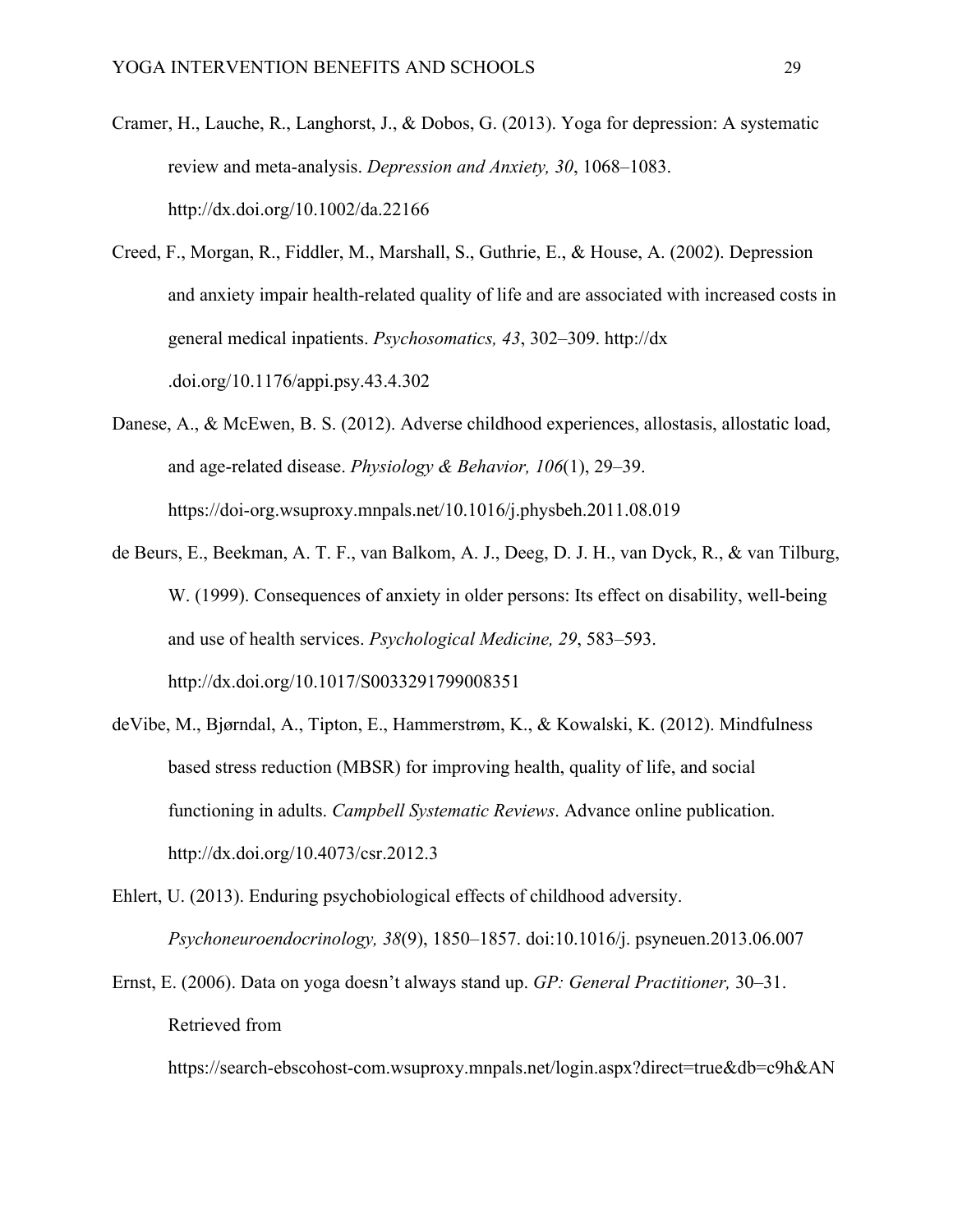=22996528&site=ehost-live

=EJ1067332&site=ehost-live

- Felver, J. C., Butzer, B., Olson, K. J., Smith, I. M., & Khalsa, S. B. S. (2015). Yoga in public school improves adolescent mood and affect. *Contemporary School Psychology*, *19*(3), 184–192. Retrieved from https://search-ebscohost-com.wsuproxy.mnpals.net/login.aspx?direct=true&db=eric&AN
- Ferreira-Vorkapic, C., Feitoza, J. M., Marchioro, M., Simões, J., Kozasa, E., & Telles, S. (2015). Are there benefits from teaching yoga at schools? A systematic review of randomized control trials of yoga-based interventions. *Evidence-Based Complementary & Alternative Medicine (ECAM)*, *2015*, 1–17. https://doi-org.wsuproxy.mnpals.net/10.1155/2015/345835
- Flook, L., Smalley, S. L., Kitil, M. J., Galla, B. M., Kaiser-Greenland, S., & Locke, J. (2010). Effects of mindful awareness practices on executive functions in elementary school children. *Journal of Applied School Psychology, 26*(1), 70–95.
- Gibson, P. G. (2016). A red flag is seen in a perfect asthma storm. *Respirology, 21*(7), 1146–1147. https://doi-org.wsuproxy.mnpals.net/10.1111/resp.12870
- Goyal, M., Singh, S., Sibinga, E. M. S., Gould, N. F., Rowland-Seymour, A., Sharma, R., … Haythornthwaite, J. A. (2014). Meditation programs for psychological stress and well-being: a systematic review and meta-analysis. *JAMA Internal Medicine, 174*(3), 357–368. https://doi-org.wsuproxy.mnpals.net/10.1001/jamainternmed.2013.13018
- Gu, J., Strauss, C., Bond, R., & Cavanagh, K. (2015). How do mindfulness-based cognitive therapy and mindfulness-based stress reduction improve mental health and wellbeing? A systematic review and meta-analysis of mediation studies. *Clinical Psychology Review,*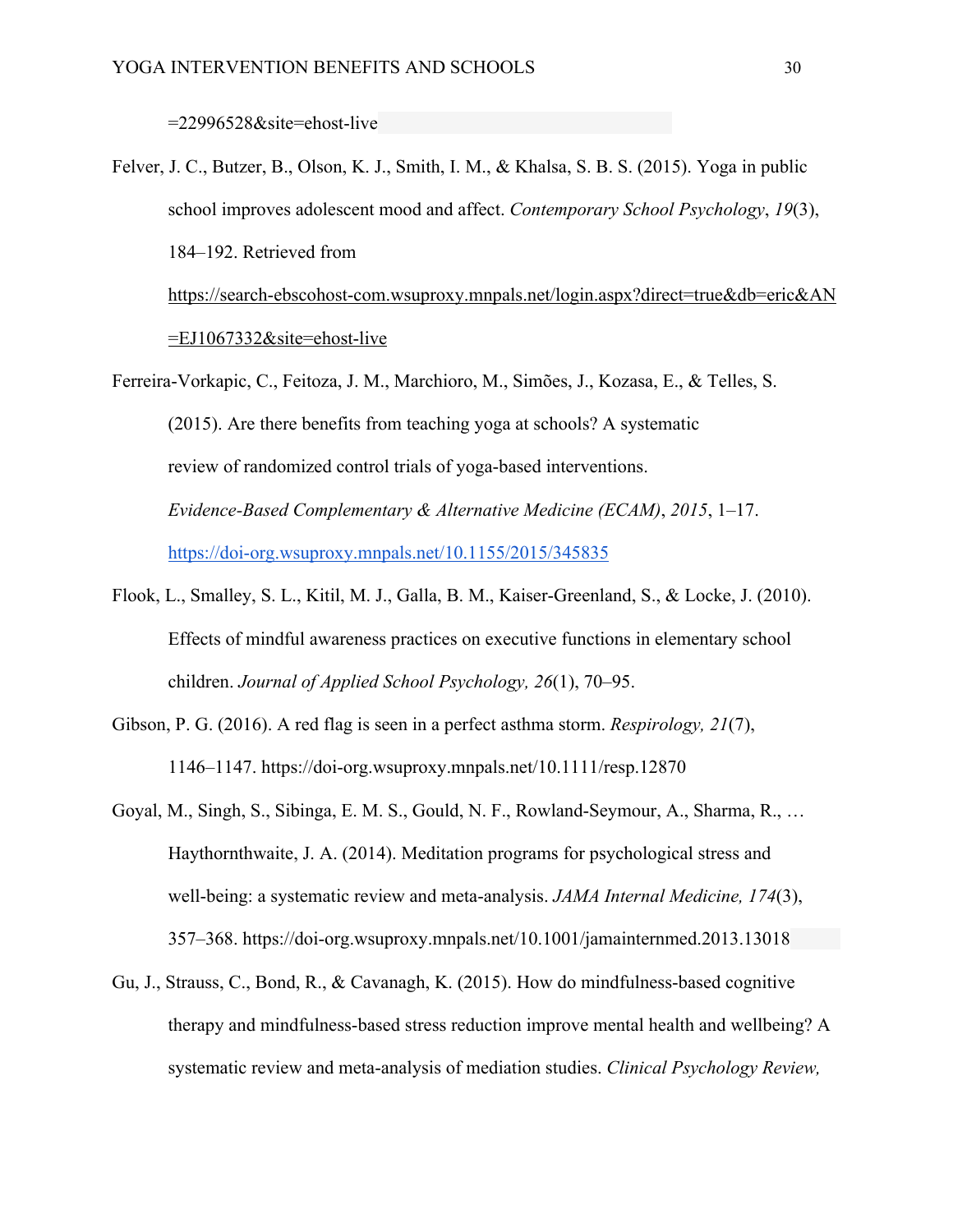*37*, 1–12. http://dx.doi.org/10 .1016/j.cpr.2015.01.006

- Hayes, S. A., Orsillo, S. M., & Roemer, L. (2010). Changes in proposed mechanisms of action during an acceptance-based behavior therapy for generalized anxiety disorder. *Behaviour Research and Therapy, 48*, 238–245. http://dx.doi.org/10.1016/j .brat.2009.11.006
- Hinson, J. P., Kapas, S., Smith, D.M. (2000). Adrenomedullin, a multifunctional regulatory peptide. *Endocr Rev. 21*(2):138–67. https://doi.org/10.1210/edrv.21.2.0396
- Hostinar, C. E., Nusslock, R., & Miller, G. E. (2018). Future directions in the study of early-life stress and physical and emotional health: Implications of the neuroimmune network hypothesis. *Journal of Clinical Child & Adolescent Psychology*, *47*(1), 142–156. https://doi-org.wsuproxy.mnpals.net/10.1080/15374416.2016.1266647
- Hylander, F., Johansson, M., Daukantaite, D., & Ruggeri, K. (2017) Yin yoga and mindfulness: A five week randomized controlled study evaluating the effects of the YOMI program on stress and worry. *Anxiety, stress, and coping, 30*(4):365–78. https://doi.org/10.1080/10615806.2017.1301189
- Iimuro, S., Shindo, T., Moriyama, N., Amaki, T., Niu, P., Takeda, N., et al. (2004) Angiogenic effects of adrenomedullin in ischemia and tumor growth. *Circ Res, 95*(4):415–23. https://doi.org/10. 1161/01.RES.0000138018.61065.d1
- Innes, K. E., Bourguignon, C., & Taylor, A. G. (2005). Risk indices associated with the insulin resistance syndrome, cardiovascular disease, and possible protection with yoga: A systematic review. *The Journal of the American Board of Family Practice/American Board of Family Practice, 18*, 491–519. http://www.ncbi.nlm.nih.gov/pubmed/16322413
- Justice, L., Brems, C., & Ehlers, K. (2018). Bridging Body and Mind: Considerations for Trauma-Informed Yoga. *International Journal of Yoga Therapy*, *28*(1), 39–50.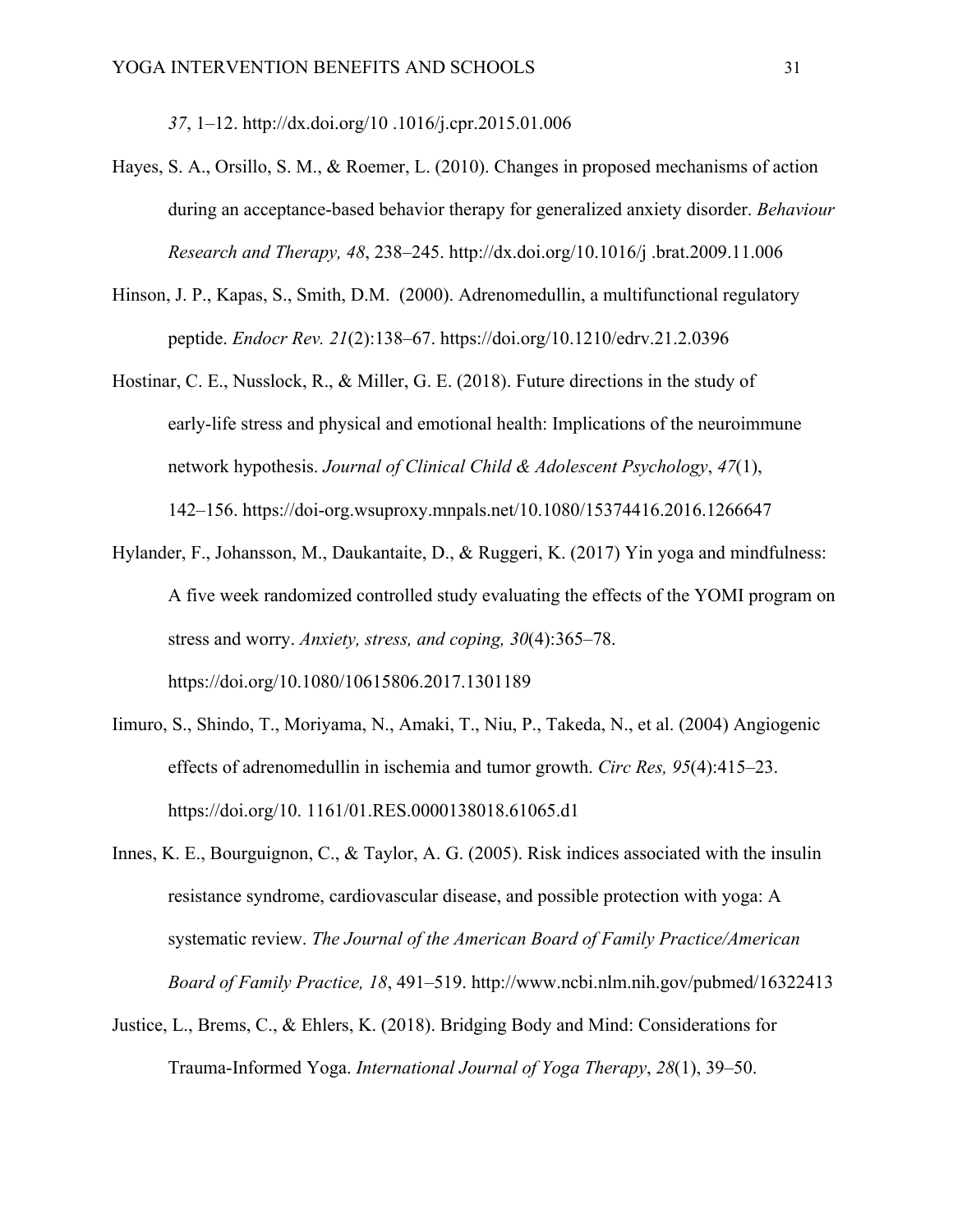https://doi-org.wsuproxy.mnpals.net/10.17761/2018-00017R2

- Kabat-Zinn, J. (1990). *Full catastrophe living: Using the wisdom of your body and mind to face stress, pain, and illness.* New York, NY: Delta Publishing.
- Kaley-Isley, L. C., Peterson, J., Fischer, C., & Peterson, E. (2010). Yoga as a complementary therapy for children and adolescents: A guide for clinicians. *Psychiatry*, *7*(8), 20–32. Retrieved from

https://search-ebscohost-

com.wsuproxy.mnpals.net/login.aspx?direct=true&db=psyh&AN=2010-18791- 005&site=ehost-live

- Kessler, R. C., Aguilar-Gaxiola, S., Alonso, J., Chat- terji, S., Lee, S., Ormel, J., . . . Wang, P. S. (2009). The global burden of mental disorders: An update from the WHO World Mental Health (WMH) surveys. *Epidemiologia e Psichiatria Sociale, 18*, 23– 33. http://dx.doi.org/10.1017/S1121189X00001421
- Kessler, R. C., Petukhova, M., Sampson, N. A., Zaslavsky, A. M., & Wittchen, H. U. (2012). Twelve-month and lifetime prevalence and life- time morbid risk of anxiety and mood disorders in the United States. *International Journal of Methods in Psychiatric Research, 21*, 169–184. http:// dx.doi.org/10.1002/mpr.1359

Khalsa, S. B. S., Butzer, B., Shorter, S. M., Reinhardt, K. M., & Cope, S. (2013). Yoga reduces performance anxiety in adolescent musicians. *Alternative Therapies in Health & Medicine, 19*(2), 34–45. Retrieved from https://search-ebscohost-

com.wsuproxy.mnpals.net/login.aspx?direct=true&db=ccm&AN=108005886&site=ehost -live

Kiecolt-Glaser, J. K., Christian, L., Preston, H., Houts, C. R., Malarkey, W. B., Emery, C. F., &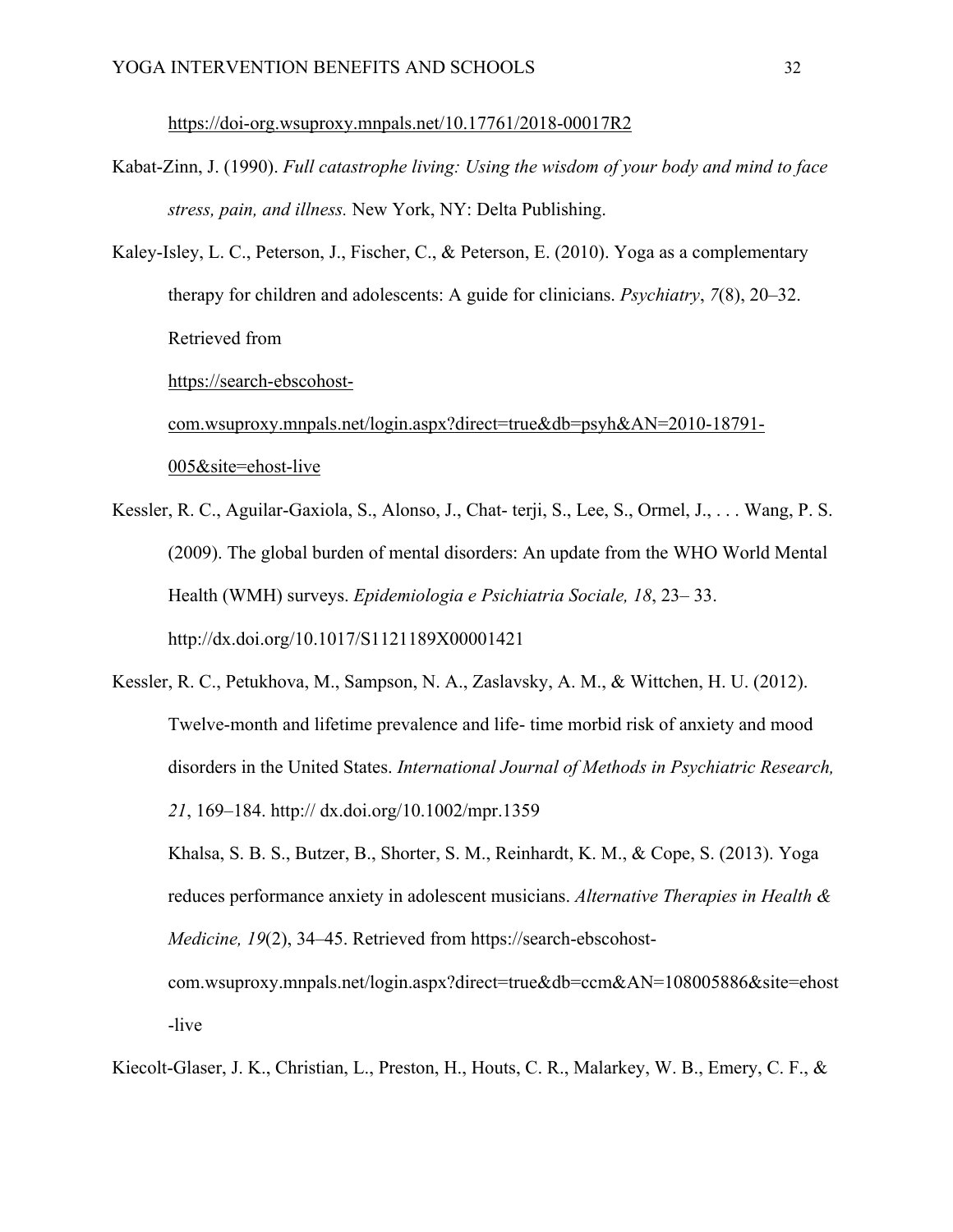- Glaser, R. (2010). Stress, inflammation, and yoga practice. *Psychosomatic Medicine, 72*(2), 113–121. https://doi-org.wsuproxy.mnpals.net/10.1097/PSY.0b013e3181cb9377
- Kitamura K, Kangawa K, Kawamoto M, Ichiki Y, Nakamura S, Matsuo H, et al. (1993). Adrenomedullin: a novel hypotensive peptide isolated from human pheochromocytoma. *Biochem Biophys Res Commun. 192*(2):553–60. https://doi.org/10.1006/bbrc.1993.1451
- Knight, J. R., Locke 3rd, G. R., Zinsmeister, A. R., Schleck, C. D., Talley, N. J., & Locke, G. R. (2015). Family history of mental illness or alcohol abuse and the irritable bowel syndrome. *Journal of Psychosomatic Research, 78*(3), 237–241. https://doiorg.wsuproxy.mnpals.net/10.1016/j.jpsychores.2014.11.021
- Krogh, J., Speyer, H., Gluud, C., and Nordentoft, M. (2015). Exercise for patients with major depression: a protocol for a systematic review with meta-analysis and trial sequential analysis. *Syst. Rev. 4*, 40. doi: 10.1186/s13643-015- 0030-6
- Lane, R. D., McRae, K., Reiman, E. M., Chen, K., Ahern, G. L., & Thayer, J. F. (2009). Neural correlates of heart rate variability during emotion. *NeuroImage, 44*(1), 213–222. https://doi-org.wsuproxy.mnpals.net/10.1016/j.neuroimage.2008.07.056
- Lutz, A., Brefczynski-Lewis, J., Johnstone, T., & Davidson, R. J. (2008). Regulation of the Neural Circuitry of Emotion by Compassion Meditation: Effects of Meditative Expertise. *PLoS ONE, 3(3), 1–10. https://doi*org.wsuproxy.mnpals.net/10.1371/journal.pone.0001897
- Lutz, D. J., Gipson, D. R., & Robinson, D. N. (2019). Yoga as an adjunct for treatment of substance abuse. *Practice Innovations*, *4*(1), 13–27. https://doi.org/10.1037/pri0000079

Melander, O., Newton-Cheh, C., Almgren, P., Hedblad, B., Berglund, G., Engstrom, G., 2009.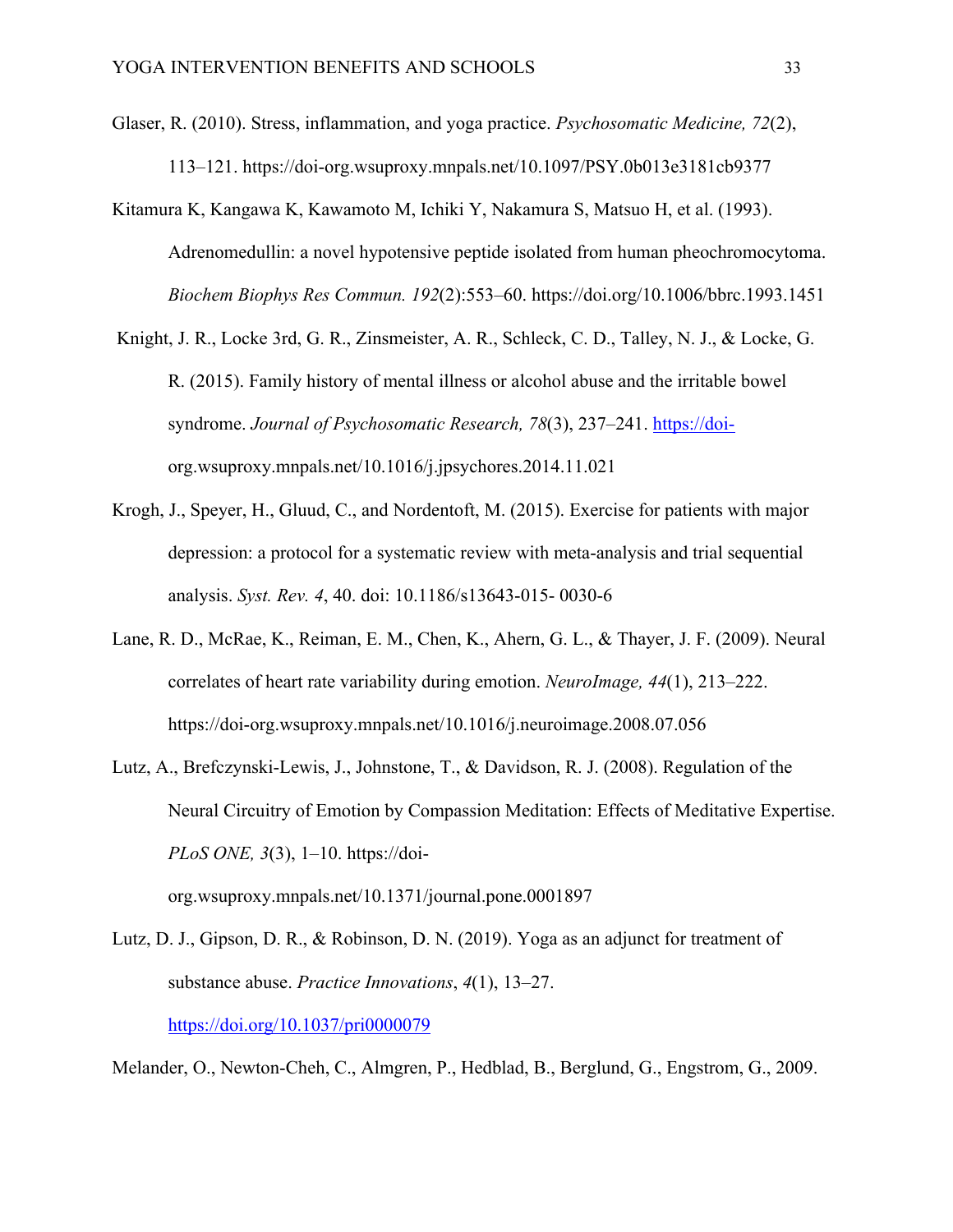Novel and conventional biomarkers for prediction of incident cardiovascular events in the community. *JAMA. 302*(1):49–57. https://doi.org/10.1001/jama.2009.943

- Mendelson, T., Greenberg, M.T., Dariotis, J.K., Gould, L.F., Rhoades, B.L., Leaf, P.J., … Leaf, P. J. (2010). Feasibility and preliminary outcomes of a school-based mindfulness intervention for urban youth. *Journal of Abnormal Child Psychology, 38*(7), 985–994. https://doi-org.wsuproxy.mnpals.net/10.1007/s10802-010-9418-x
- Miller, G. E., & Cole, S. W. (2012). Clustering of depression and inflammation in adolescents previously exposed to childhood adversity. *Biological Psychiatry, 72*(1), 34–40. doi:10.1016/j.biopsych.2012.02.034
- Noggle JJ, Steiner NJ, Minami T, & Khalsa SB. (2012). Benefits of yoga for psychosocial well-being in a us high school curriculum: A preliminary randomized controlled trial. *Journal of Developmental & Behavioral Pediatrics*, *33*(3), 193–201. Retrieved from

https://search-ebscohost-com.wsuproxy.mnpals.net/login.aspx?direct=true&db=ccm&AN  $=108175047$ &site=ehost-live

Nguyen-Feng, V. N., Clark, C. J., & Butler, M. E. (2019). Yoga as an intervention for psychological symptoms following trauma: A systematic review and quantitative synthesis. *Psychological Services*, *16*(3), 513–523. https://doi-org.wsuproxy.mnpals.net/10.1037/ser0000191

Nusslock, R., & Miller, G. E. (2016). Early-life adversity and physical and emotional health across the lifespan: A neuroimmune network hypothesis. *Biological Psychiatry, 80(*1), 23–32. https://doi-org.wsuproxy.mnpals.net/10.1016/j.biopsych.2015.05.017

Parker, S., Bharati, S. V., & Fernandez, M. (2013). Defining Yoga-Nidra: Traditional accounts,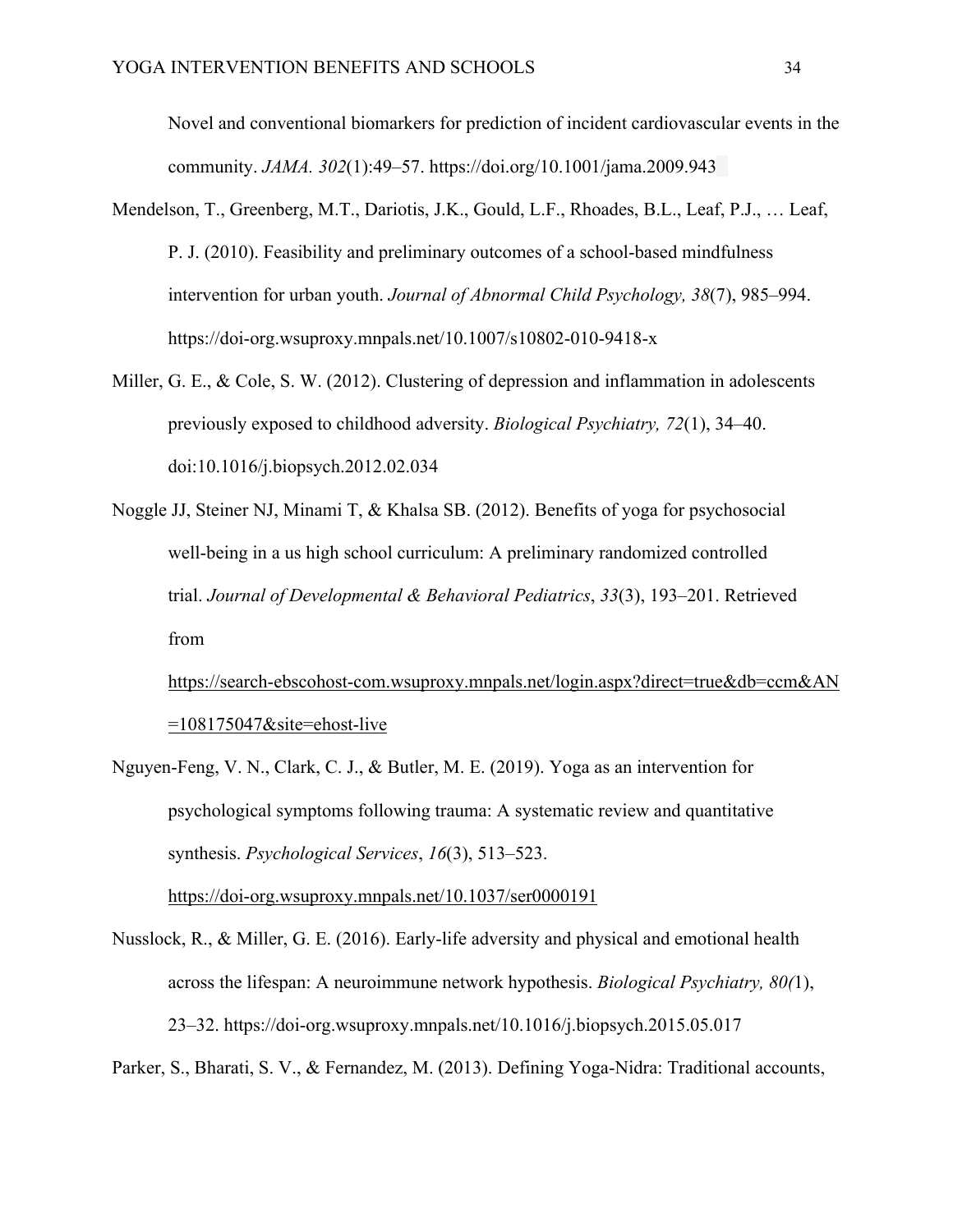physiological research, and future directions. *International Journal of Yoga Therapy*, *23*(1), 11–16. Retrieved from

https://search-ebscohost-com.wsuproxy.mnpals.net/login.aspx?direct=true&db=awh&AN =90144059&site=ehost-live

Payton, J., Weissberg, R. P., Durlak, J. A., Dymnicki, A. B., Taylor, R. D., Schellinger, K. B., … Collaborative for Academic, S. and E. L. (2008). *The Positive Impact of Social and Emotional Learning for Kindergarten to Eighth-Grade Students: Findings from Three Scientific Reviews. Technical Report.* Collaborative for Academic, Social, and Emotional Learning. Collaborative for Academic, Social, and Emotional Learning. Retrieved from https://search-ebscohostcom.wsuproxy.mnpals.net/login.aspx?direct=true&db=eric&AN=ED505370&site=ehost-

live

Peck, H. L., Kehle, T. J., Bray, M. A., & Theodore, L. A. (2005). Yoga as an intervention for children with attention problems. *School Psychology Review, 34*(3), 415. Retrieved from

https://search-ebscohost-com.wsuproxy.mnpals.net/login.aspx?direct=true&db=f5h&AN =19476878&site=ehost-live

Ramadoss, R., & Bose, B. K. (2010). Transformative life skills: Pilot study of a yoga model for reduced stress and improving self-control in vulnerable youth. *International Journal of Yoga Therapy*, *20*, 73–78. Retrieved from https://search-ebscohost-com.wsuproxy.mnpals.net/login.aspx?direct=true&db=awh&AN =54533302&site=ehost-live

Raver, C. C. (2004). Placing emotional self-regulation in sociocultural and socioeconomic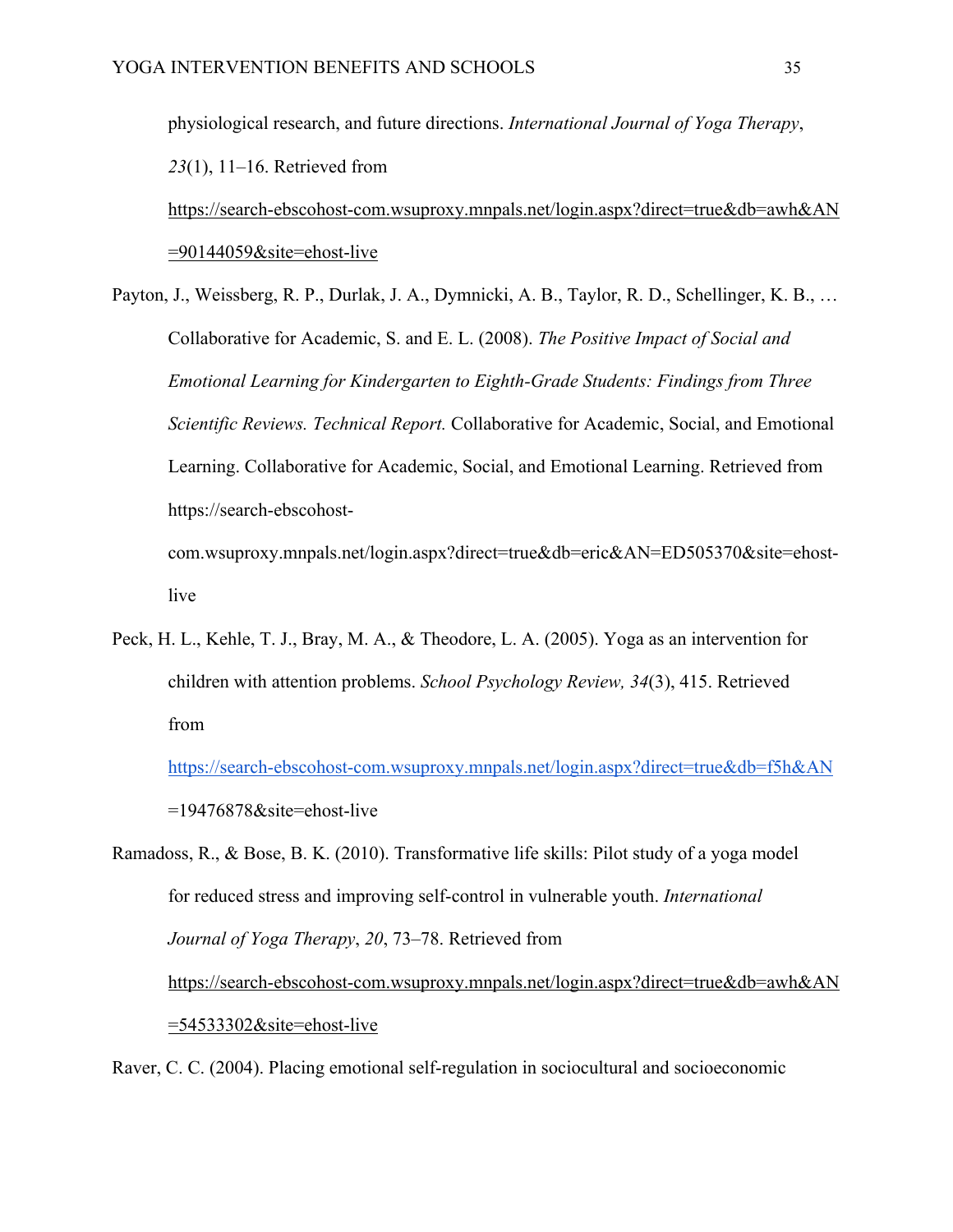contexts. *Child Development, 75*(5), 346–353.

- Reimold, M., Knobel, A., Rapp, M. A., Batra, A., Wiedemann, K., Ströhle, A., . . . Heinz, A. (2011). Central serotonin transporter levels are associated with stress hormone response and anxiety. *Psycho- pharmacology, 213*, 563–572. http://dx.doi.org/10 .1007/s00213- 010-1903-y
- Salmon, P., Lush, E., Jablonski, M., & Sephton, S. E. (2009). Yoga and mindfulness: Clinical aspects of an ancient mind/body practice. *Cognitive and Behavioral Practice, 16*, 59–72. http://dx.doi.org/10 .1016/j.cbpra.2008.07.002
- Satyapriya, M., Nagendra, H. R., Nagarathna, R., & Padmalatha, V. (2009). Effect of integrated yoga on stress and heart rate variability in pregnant women. *International Journal of Gynecology & Obstetrics, 104*(3), 218–222. https://doiorg.wsuproxy.mnpals.net/10.1016/j.ijgo.2008.11.013
- Schmidt, M. V., Sterlemann, V., and Müller, M. B. (2008). Chronic stress and individual vulnerability. *Ann. N Y Acad. Sci.* 1148, 174–183. doi: 10.1196/annals.1410.017
- Serwacki, M. L., & Cook-Cottone, C. (2012). Yoga in the schools: A systematic review of the literature. *International Journal of Yoga Therapy*, *22*, 101–110. Retrieved from https://search-ebscohost-com.wsuproxy.mnpals.net/login.aspx?direct=true&db=awh&AN =82562832&site=ehost-live
- Shiban, Y., Schelhorn, I., Pauli, P., & Mühlberger, A. (2015). Effect of combined multiple contexts and multiple stimuli exposure in spider phobia: A randomized clinical trial in virtual reality. *Behaviour Research & Therapy, 71*, 45–53. https://doiorg.wsuproxy.mnpals.net/10.1016/j.brat.2015.05.014

Stapp, A. C., & Wolff, K. (2019). Young children's experiences with yoga in an early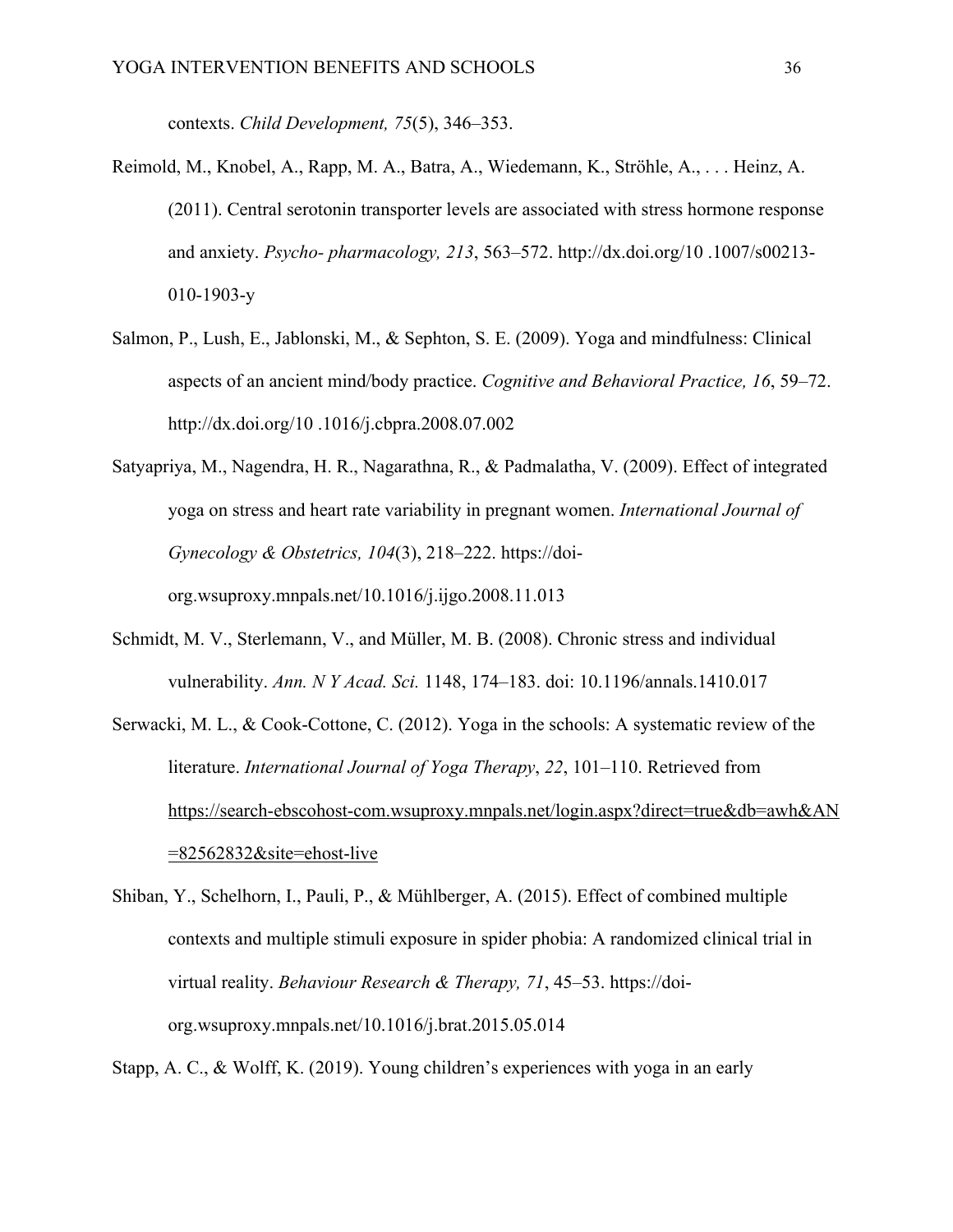childhood setting. *Early Child Development and Care*, *189*(9), 1397–1410.

https://doi.org/10.1080/03004430.2017.1385607

- Takahashi, T., Ikeda, K., Ishikawa, M., Kitamura, N., Tsukasaki, T., Nakama, D., & Kameda, T. (2005). Interpersonal trust and social stress-induced cortisol elevation. *NeuroReport: For Rapid Communication of Neuroscience Research, 16*(2), 197–199. https://doi-org.wsuproxy.mnpals.net/10.1097/00001756-200502080-00027
- Taylor, V. A., Grant, J., Daneault, V., Scavone, G., Breton, E., Roffe-Vidal, S., Courtemanche, J., Lavarenne, A., & Beauregard, M. (2011). Impact of mindfulness on the neural responses to emotional pictures in experienced and beginner meditators. *NeuroImage, 57*(4), 1524–1533. https://doi-

org.wsuproxy.mnpals.net/10.1016/j.neuroimage.2011.06.001

- Thayer, J. F., Åhs, F., Fredrikson, M., Sollers, J. J., & Wager, T. D. (2012). A meta-analysis of heart rate variability and neuroimaging studies: Implications for heart rate variability as a marker of stress and health. *Neuroscience & Biobehavioral Reviews, 36*(2), 747–756. https://doi-org.wsuproxy.mnpals.net/10.1016/j.neubiorev.2011.11.009
- Thayer, J. F., & Lane, R. D. (2000). A model of neurovisceral integration in emotion regulation and dysregulation. *Journal of Affective Disorders, 61*(3), 201–216. https://doi-org.wsuproxy.mnpals.net/10.1016/S0165-0327(00)00338-4
- Twenge, J. (2015). Time period and birth cohort differences in depressive symptoms in the U.S., 1982-2013. *Social Indicators Research, 121*(2), 437–454. https://doi-org.wsuproxy.mnpals.net/10.1007/s11205-014-0647-1
- Vadiraja, H. S., Raghavendra, R. M., Nagarathna, R., Nagendra, H. R., Rekha, M., Vanitha, N., . . Kumar, V. (2009). Effects of a yoga program on cortisol rhythm and mood states in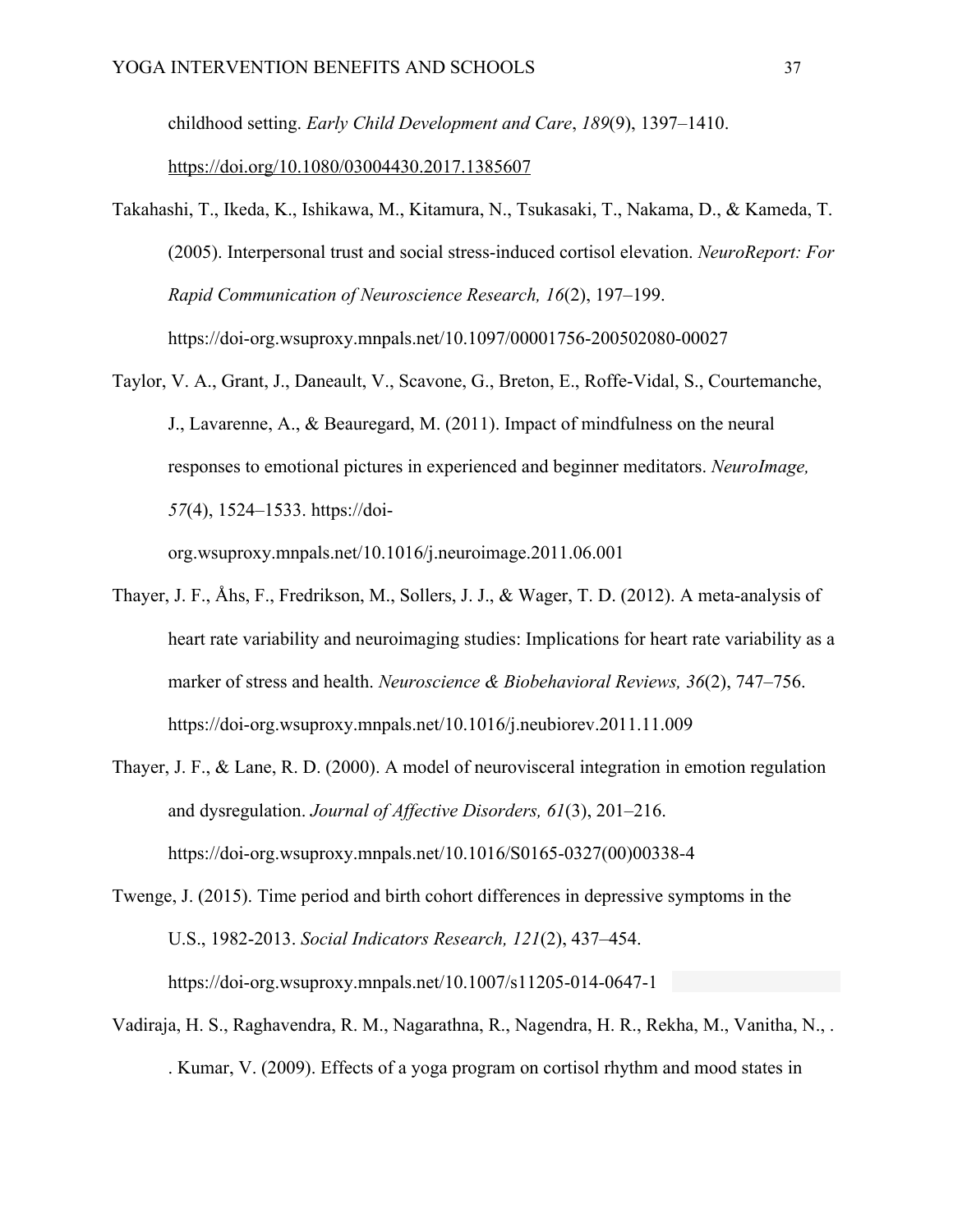early breast cancer patients undergoing adjuvant radiotherapy: A randomized controlled trial. *Integrative Cancer Therapies, 8*, 37– 46. http://dx.doi.org/10.1177/ 1534735409331456

- Vidot, D. C., Arheart, K. L., Prado, G., Bandstra, E. S., & Messiah, S. E. (2013). Illicit drug use and cardiometabolic disease risk: an analysis of 2005-2008 National Health and Nutrition Examination Survey data. *International Journal of Clinical Practice, 67*(11), 1173–1181. https://doi-org.wsuproxy.mnpals.net/10.1111/ijcp.12189
- Wadden, K. P., Snow, N. J., Sande, P., Slawson, S., Waller, T., & Boyd, L. A. (2018). Yoga practitioners uniquely activate the superior parietal lobule and supramarginal gyrus during emotion regulation. *Frontiers in Integrative Neuroscience*, *12*. https://doi.org/10.3389/fnint.2018.00060
- West, J., Otte, C., Geher, K., Johnson, J., & Mohr, D. C. (2004). Effects of Hatha yoga and African dance on perceived stress, affect, and salivary cortisol. *Annals of Behavioral Medicine, 28*, 114–118. http://dx.doi.org/10.1207/s15324796abm2802\_6
- Wynn, M., & Holloway, S. (2019). The impact of psychological stress on wound healing: a theoretical and clinical perspective. *Wounds UK*, *15*(3), 20–27. Retrieved from https://search-ebscohost-com.wsuproxy.mnpals.net/login.aspx?direct=true&db=ccm&A =137283082&site=ehost-live

Yamawaki, S., Okada, G., Okamoto, Y., & Liberzon, I. (2012). Mood dysregulation and stabilization: Perspectives from emotional cognitive neuroscience. *International Journal of Neuropsychopharmacology, 15*(5), 681–694. https://doi-org.wsuproxy.mnpals.net/10.1017/S1461145711000757

Zoogman, S., Goldberg, S. B., Vousoura, E., Diamond, M. C., & Miller, L. (2019). Effect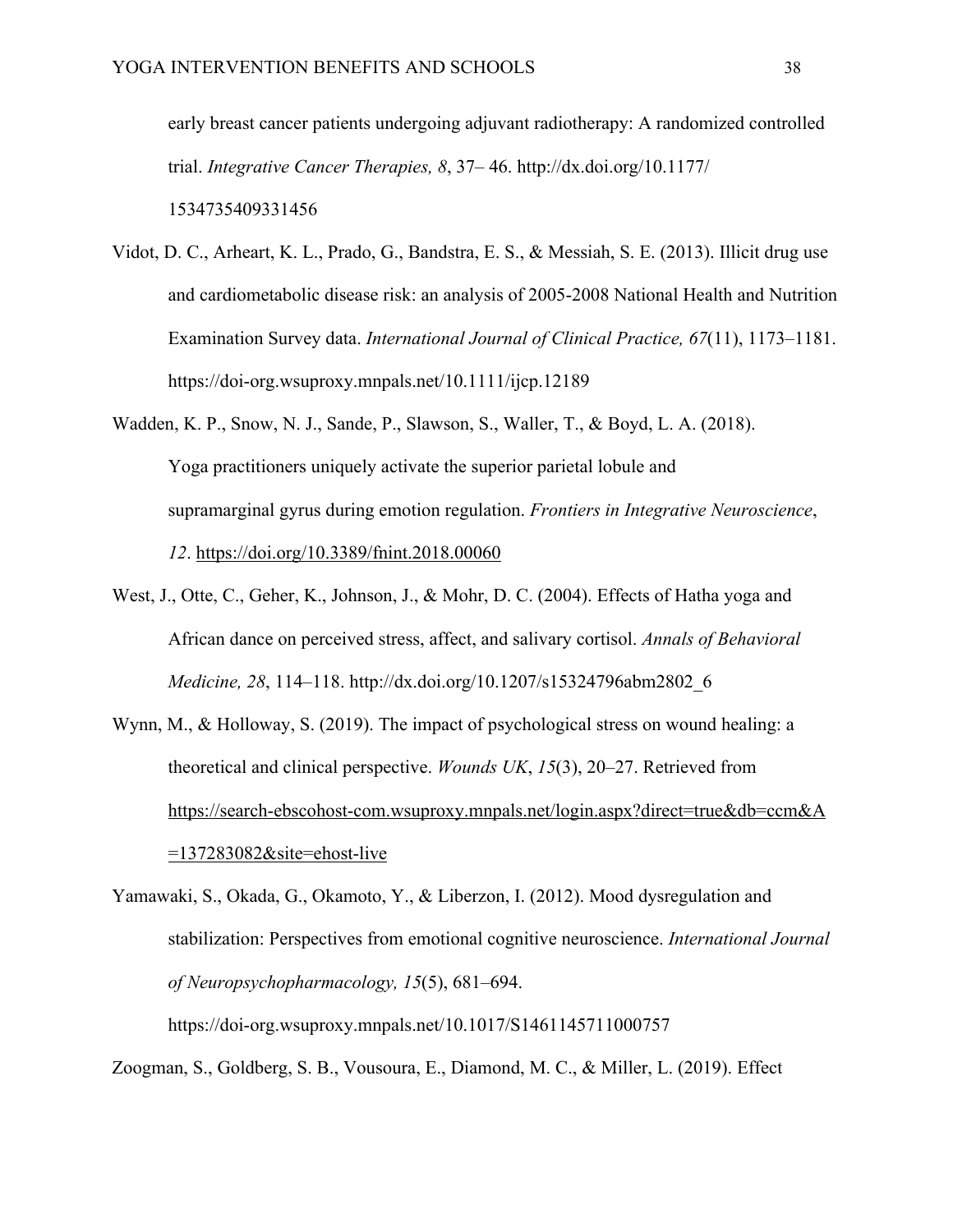of yoga-based interventions for anxiety symptoms: A meta-analysis of randomized controlled trials. *Spirituality in Clinical Practice.* https://doi.org/10.1037/scp0000202